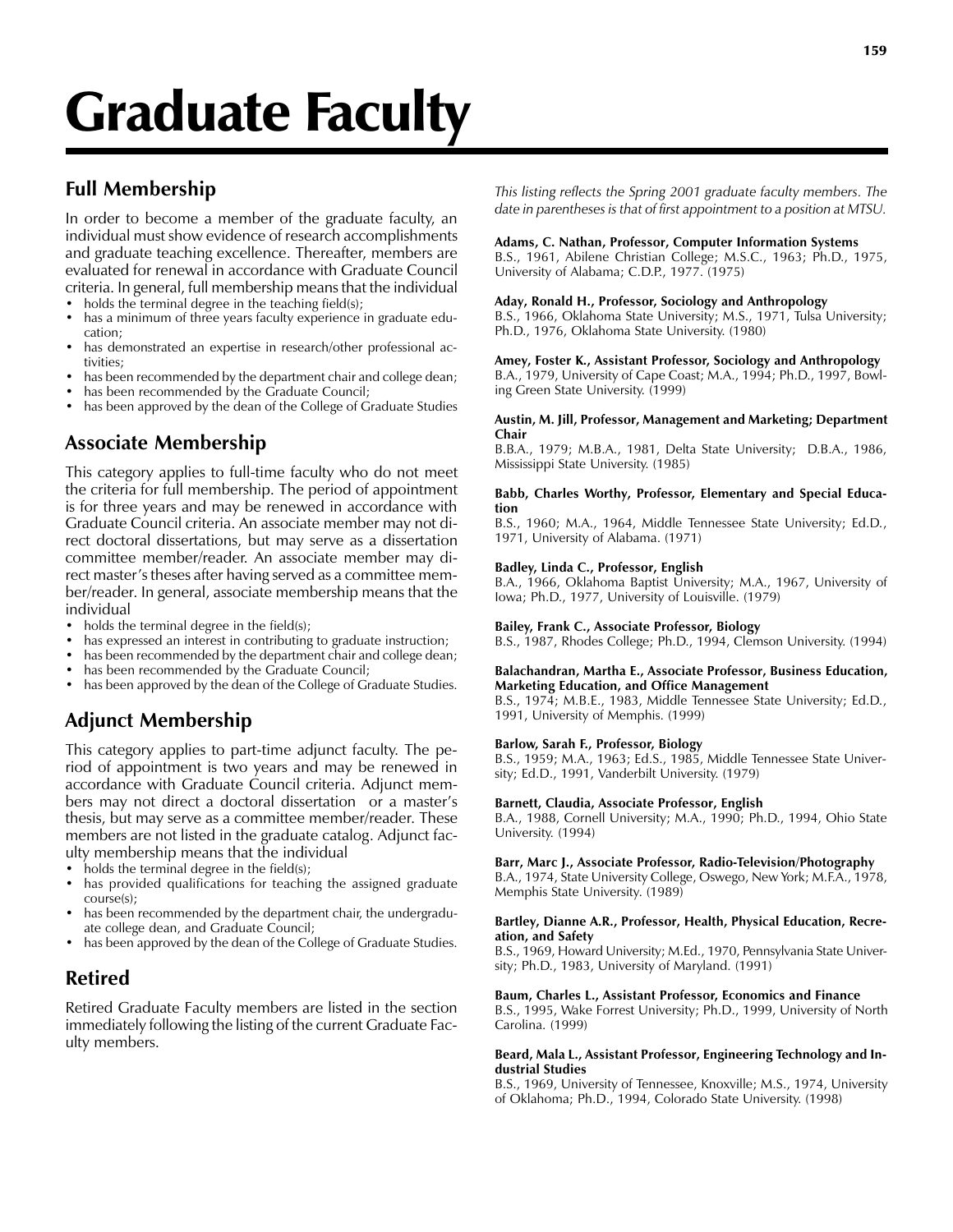## Beemon, F.E., Professor, History

B.A., 1967, University of Mississippi; M.A., 1974, Mississippi College; Ph.D., 1988, University of Tennessee, Knoxville. (1989)

## Belsky, Janet K., Associate Professor, Psychology

B.A., 1969, The University of Pennsylvania; Ph.D., 1976, The University of Chicago. (1991)

## Berg, Thomas R., Associate Professor, Radio-Television/Photography

B.F.A., 1970, University of South Dakota, M.S., 1974, Iowa State University; Ph.D., 1988, University of Georgia. (1991)

#### Bergman, Race P., Professor, Elementary and Special Education; Interim Department Chair

B.S., 1961, State University College, Geneseo, New York; M.A., 1967; Ed.D., 1974, The University of Rochester. (1973)

## Bernstein, Stuart E., Assistant Professor, Psychology

B.A., 1988, University of Rochester; M.A., 1992; Ph.D., 1996, Michigan State University. (1998)

## Bertrand, Nancy P., Professor, Elementary and Special Education

B.S., 1971; M.S., 1975, University of Tennessee; Ph.D., 1983, Ohio State University. (1983)

## Blake, Kenneth, Assistant Professor, Journalism

B.A., 1988; M.A., 1990, Marshall University; Ph.D., 1997, University of North Carolina-Chapel Hill. (1996)

## Blum, Kurt E., Professor, Biology

A.B., 1961, Hanover College; M.A., 1965, Indiana University; Ph.D., 1968, Florida State University. (1969)

## Bodle, John V., Associate Professor, Journalism

B.A., 1977, San Jose State University; M.S., 1992; Ph.D., 1993, Ohio University. (1993)

## Bonicamp, Judith Madeline, Professor, Chemistry

A.B., 1968, University of Chattanooga; M.S., 1972, Tennessee Technological University; Ph.D., 1977, Emory University. (1982)

## Bonner, Gloria L., Professor, Educational Leadership; Dean, College of Education and Behavioral Science

B.S., 1972; M.Ed., 1974; Ed.S., 1977, Middle Tennessee State University; Ed.D., 1988, Tennessee State University. (1985)

## Boyer-Pennington, Michelle, Associate Professor, Psychology

B.A., 1990, Emory University; M.S., 1992; Ph.D., 1995, University of Florida. (1995)

## Brantley, William, Associate Professor, English

B.A., 1977; M.A., 1981, Georgia State University; Ph.D., 1991, University of Wisconsin, Madison. (1992)

## Bray, Robert, Professor, English

B.A., 1973; M.A., 1976, University of Southwestern Louisiana; Ph.D., 1982, University of Mississippi. (1994)

Breault, Kevin D., Associate Professor, Sociology and Anthropology B.A., 1978, Reed College; M.A., 1983, University of Washington; Ph.D., 1986, University of Chicago. (1999)

## Brewer, Gaylord, Associate Professor, English

B.A., 1985, University of Louisville; M.A., 1988; Ph.D., 1992, Ohio State University. (1993)

## Brinthaupt, Thomas M., Professor, Psychology

B.S., 1980, State University of New York; M.A., 1984, St. Bonaventure University; Ph.D., 1989, University of Pittsburgh. (1990)

## Brissie, Jane E., Associate Professor, Psychology

B.A., 1968, Carson-Newman College; M.A., 1982, Middle Tennessee State University; Ph.D., 1991, Vanderbilt University. (1989)

## Brookshire, Jerry H., Professor, History

B.A., 1965, University of Georgia; M.A., 1967; Ph.D., 1970, Vanderbilt University. (1972)

#### Bullard, E. Dwight, Professor, Business Education, Marketing Education, and Office Management; Associate Dean, Jennings A. Jones College of Business

B.S.E., 1964, University of Central Arkansas; M.B.E., 1965; Ed.D., 1971, University of Mississippi. (1965)

## Bullington, Kimball E., Assistant Professor, Management and Marketing

B.S., 1981, University of Oklahoma; M.S., 1989, Auburn University; Ph.D., 1996, Mississippi State University. (1998)

## Bundage, Raphael B., Professor, Music

B.M., 1976, Texas Christian University; M.M., 1983; D.M.A., 1985, Eastman School of Music. (1985)

## Burden, D. Andrew, Assistant Professor, Chemistry

B.S., 1987; M.S., 1989; Ph.D., 1993, University of Louisville. (1999)

## Burke, Beverly G., Associate Professor, Psychology

B.A., 1974; M.S., 1975, University of Southern Mississippi; M.S., 1981; Ph.D., 1994, Auburn University. (1991)

#### Burriss, Kathleen Glascott, Associate Professor, Elementary and Special Education

B.A., 1972, State University of New York, Fredonia; M.S., 1975, State University of New York, Buffalo; Ed.D., 1992, Arizona State University. (1992)

## Burton, E. James, Professor, Accounting; Executive Director, Jones

Chairs of Excellence; Dean, Jennings A. Jones College of Business B.A., 1968, MacMurray College; M.B.A., 1969, Murray State University; C.P.A., 1975; Ph.D., 1976, University of Illinois; C.F.E., 1991. (1990)

## Butler, Ralph M., Professor, Computer Science

B.S., 1976, Tennessee Technological University; M.S., 1981; Ph.D., 1985, University of Missouri, Rolla. (2000)

## Cain, Jimmie, Assistant Professor, English

B.A., 1979, Southeastern Louisiana University; M.A., 1982, University of Mississippi; Ph.D., 1996, Georgia State University. (1996)

## Calder, James E., Professor, Elementary and Special Education

B.S., 1968, Murray State University; M.Ed., 1971, University of Louisville; Ed.S., 1972, University of Florida; Ed.D., 1982, University of Alabama. (1991)

## Campbell, A. Ann, Professor, Elementary and Special Education

B.S., 1969; M.S., 1970, University of Tennessee; Ed.D., 1977, Memphis State University. (1981)

## Campbell, Richard, Professor, Journalism; School Director

B.A., 1971, Marquette University; M.A., 1980, University of Wisconsin-Milwaukee; Ph.D., 1986, Northwestern University. (1997)

## Canak, William L., Professor, Sociology and Anthropology

B.A., 1970, University of Wisconsin-Milwaukee; M.S., 1975; Ph.D., 1981, University of Wisconsin, Madison. (1994)

## Cantrell, Ayne, Professor, English

B.S., 1964, Middle Tennessee State University; M.A., 1966, Pennsylvania State University; D.A., 1976, Middle Tennessee State University. (1975)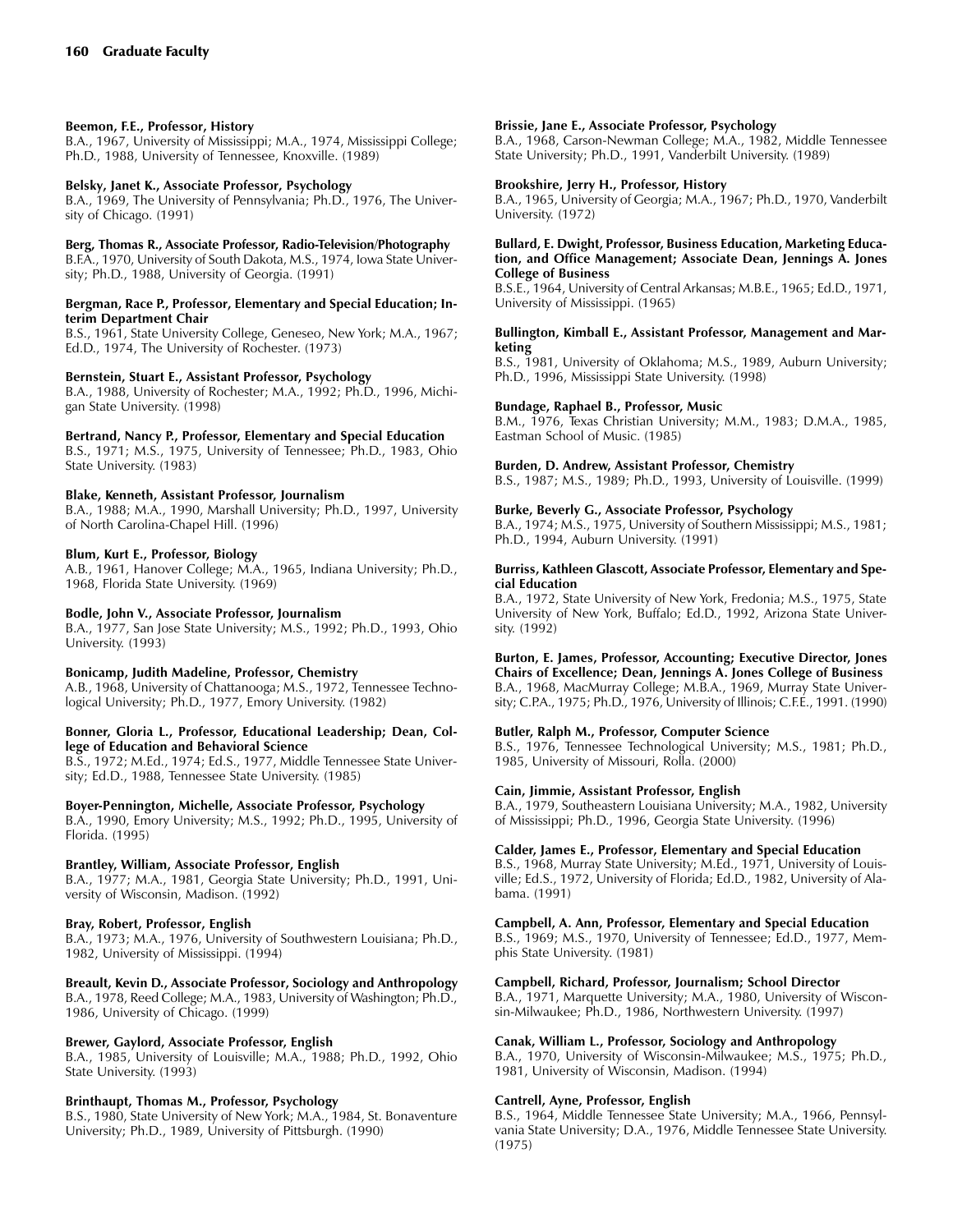#### Caputo, Jennifer L., Assistant Professor, Health, Physical Education, Recreation, and Safety

B.A., 1994, Connecticut College; M.S., 1996; Ph.D., 2000, University of North Carolina, Greensboro. (2000)

## Carlson, Keith, Professor, Psychology

B.A., 1964, Eureka College; M.S., 1968; Ed.D., 1970, Northern Illinois University. (1970)

## Casal, Elvira, Assistant Professor, English

B.A., 1976, Tulane University; M.A., 1977, University of Michigan; Ph.D., 1993, Vanderbilt University. (1996)

#### Chao, Yuan-ling, Associate Professor, History

B.A., 1981, Hong Kong Baptist College; M.A., 1983, University of California-Santa Barbara; Ph.D., 1995, University of California-Los Angeles. (1995)

#### Cheatham, Thomas J., Professor, Computer Science; Interim Associate Dean, College of Basic and Applied Sciences

B.S., 1966, Campbellsville College; M.S., 1968; Ph.D., 1971, University of Kentucky. (1990)

#### Chen, Chong, Associate Professor, Engineering Technology and Industrial Studies

B.S., 1982, Hebei Institute of Technology; M.S., 1984, Tianjin University; Ph.D., 1990, University of Kentucky. (1990)

#### Chong, Ngee Sing, Assistant Professor, Chemistry

B.A., 1981, Hanover College; M.S., 1986, Iowa State University; Ph.D., 1991, University of Georgia. (1998)

#### Church, Curtis, K., Professor, Mathematical Sciences; Department Chair

B.A., 1974; M.A., 1976; Ph.D., 1978, University of South Florida. (1986)

## Clark, Carol P., Professor, Computer Information Systems

B.S., 1983, Campbellsville College; M.S., 1985; Ph.D., 1990, Northwestern University. (1988)

## Clark, Deborah C., Associate Professor, Biology

B.S., 1988; M.S., 1990; Ph.D., 1994, University of Kentucky. (1995)

## Clark, Gale, Professor, Chemistry

A.B., 1962, Hendrix College; Ph.D., 1968, Vanderbilt University. (1969)

## Clark, W. Jeff, Professor, Computer Information Systems

B.A., 1975; M.A., 1977, Scarritt College; M.B.A., 1983; Northern Illinois University; Ph.D., 1989, Northwestern University. (1988)

#### Colclough, Scott H., Professor, Health, Physical Education, Recreation, and Safety

B.S., 1971, Campbell University; M.A., 1972, East Carolina University; D.A., 1986, Middle Tennessee State University. (1998)

## Colson, Janet, Associate Professor, Human Sciences

B.S., 1976, Mississippi College; M.S., 1979, University of Southern Mississippi; Ph.D., 1990, Florida State University. (1990)

## Colvard, Robert G., Professor, Accounting

B.B.A., 1959; C.P.A., 1964; M.B.A., 1968, Memphis State University; Ph.D., 1981, University of Georgia; C.F.P., 1993. (1978)

## Compton, William C., Professor, Psychology

B.A., 1977, Northern Illinois University; M.A., 1982, University of Nebraska, Omaha; Ph.D., 1987, George Peabody College of Vanderbilt University. (1989)

#### Conard, Rebecca A., Associate Professor, History

B.S., 1973, California State Polytechnic University; M.A., 1976, University of California, Los Angeles; Ph.D., 1984, University of California, Santa Barbara. (1998)

#### Conley, Patrick C., Assistant Professor, Foreign Languages and Literatures

B.A., 1969; M.A., 1974, Indiana University; M.A., 1980; Ph.D., 1995, University of Tennessee. (1988)

#### Connelly, William, Professor, English; Department Chair

A.B., 1966, University of Detroit; M.A., 1968; Ph.D., 1972, University of Oklahoma. (1970)

#### Covington, Linda W., Associate Professor, Nursing

B.S., 1975; M.S.N., 1978, University of Alabama, Birmingham; Ph.D., 1996, Georgia State University. (1996)

#### Cox, Bené Scanlon, Professor, English

B.A., 1972; M.A., 1976, University of Alabama; Ph.D., 1980, Vanderbilt University. (1976)

## Craig, Dorothy, Assistant Professor, Educational Leadership

B.S., 1986; M.A.T., 1988, East Carolina University; Ed.S., 1995, Middle Tennessee State University; Ed.D., 1997, Tennessee State University. (1996)

#### Craig, Paul A., Assistant Professor, Aerospace; Interim Department Chair

B.S., 1979; M.Ed., 1980; Ed.S., 1995, Middle Tennessee State University; Ed.D., 1997, Tennessee State University. (1998)

#### Crawford, Frederic M., Jr., Professor, History

A.B., 1953; M.A., 1958, University of North Carolina; Ph.D., 1969, University of Kentucky. (1964).

#### Crews, Nancy N., Associate Professor, Elementary and Special Education

B.S., 1982, Tennessee State University; M.Ed., 1986; Ed.D., 1990, George Peabody College of Vanderbilt University. (1993)

#### Cripps, Alfred H., Professor, Computer Science

B.S., 1974; M.S., 1975, Middle Tennessee State University; Ph.D., 1980, University of Tennessee. (1981)

#### Cunningham, Peter H., Professor, Health, Physical Education, Recreation, and Safety

B.S., 1976, Austin Peay State University; M.A., 1977, Murray State University; Re.D., 1985, Indiana University. (1991)

#### Curry, Donald L., Professor, Biology; Dean, College of Graduate Studies

A.B., 1963, Sacramento State College; Ph.D., 1967, University of California, San Francisco. (1995)

#### Da, Jun, Assistant Professor, Foreign Languages and Literatures

B.S., 1985, Shanghai Jiano Tong University; M.A., 1993, Ohio University; Ph.D., 2000, University of Texas. (2000)

## Dansby, Virginia S., Associate Professor, Psychology

B.A., 1969, Davis and Elkins College; M.A., 1982; Ed.D., 1989, West Virginia University. (1989)

#### Davidson, Phyllis M., Professor, Human Sciences; Interim Director, Professional Laboratory Experiences

B.S., 1964, Tennessee Technological University; M.A., 1970, Tennessee Technological University; Ph.D., 1985, The University of Tennessee. (1995)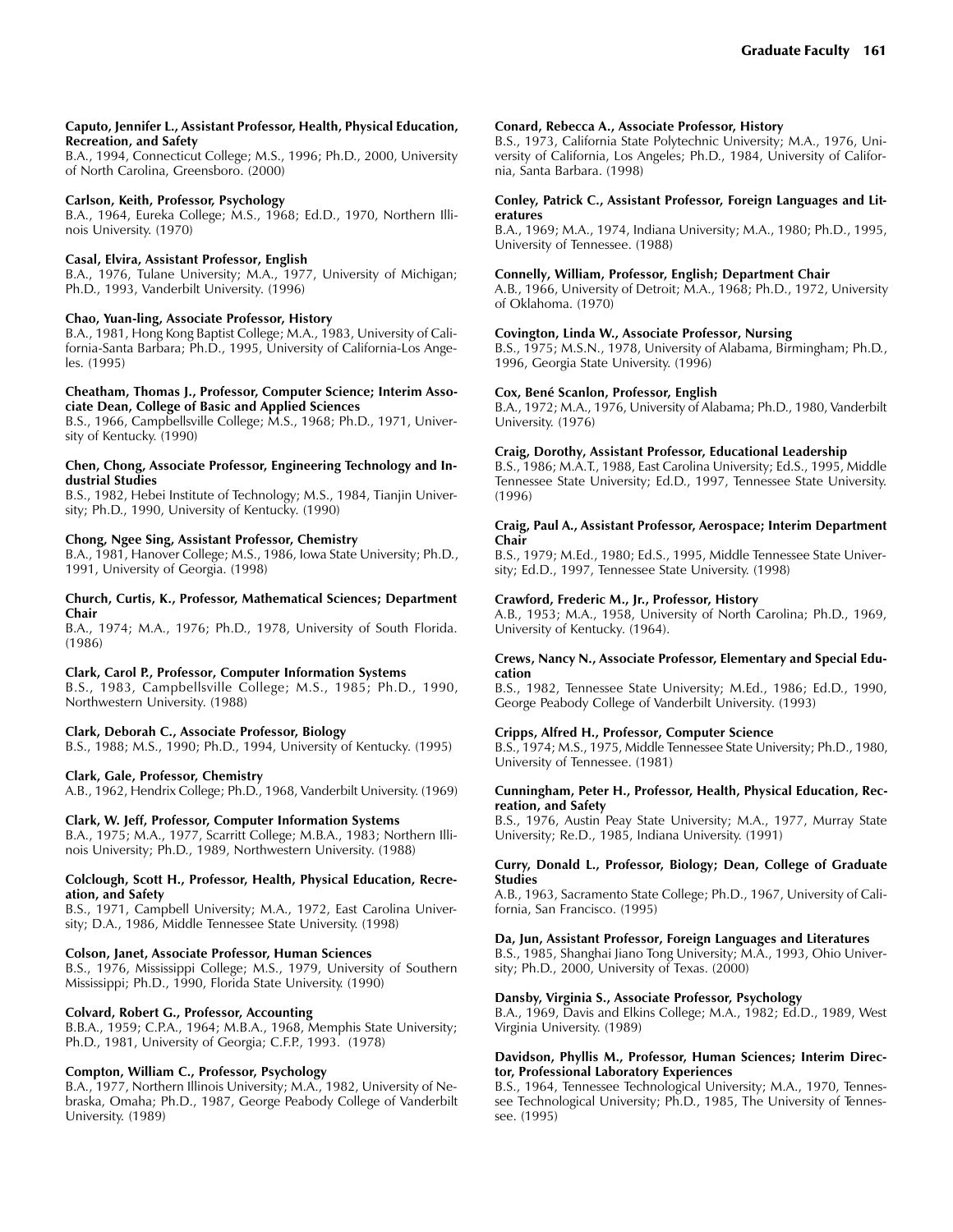## Davis, Teresa L., Associate Professor, Psychology

B.S., 1981, University of Richmond; M.S., 1988; Ph.D., 1992, University of Florida. (1993)

## Demé, Mamit, Assistant Professor, Economics and Finance

B.B.A., 1974, Western Illinois University; M.P.P.A., 1979; M.A., 1980, Jackson State University; Ph.D., 1990, University of Texas, Austin. (1990)

#### DePrince, Albert E., Jr., Professor, Economics and Finance; Director, Business and Economic Research Center

B.A., 1963, Bucknell University; M.A., 1965, University of Michigan; Ph.D., 1978, New York University. (1991)

Detmer, Richard C., Professor, Computer Science; Department Chair B.S., 1966, University of Kentucky; M.A., 1970; Ph.D., 1972, University of Wisconsin, Madison. (1998)

## Devendorf, George S., Assistant Professor, Chemistry

B.S., 1988, Northern Arizona University; Ph.D., 1996, Purdue University. (1996)

## Diaz-Ortiz, Oscar A., Assistant Professor, Foreign Languages and Literatures

B.A., 1986, Universidad Incca de Colombia; M.A., 1994, Kansas State University; Ph.D., 1997, Arizona State University. (1998)

## DiVincenzo, John P., Assistant Professor, Chemistry

B.A., 1987; M.S., 1993; Ph.D., 1996, University of Delaware. (1996)

## Donovan, Ellen, Associate Professor, English

B.A., 1978; M.A., 1980, Portland State University; Ph.D., 1988, University of Wisconsin, Madison. (1990)

## Donovan, Kevin, Professor, English

B.A., 1978, Boston College; M.A., 1980; Ph.D., 1987, University of Wisconsin, Madison. (1989)

## DuBois, John D., Professor, Biology

B.S., 1978, Baldwin-Wallace College; M.S., 1980; Ph.D., 1983, Miami University of Ohio. (1989)

## Dunlap, Norma K., Assistant Professor, Chemistry

B.S., 1977, Eastern College, PA; Ph.D., 1985, University of Wyoming. (1998)

## Dunne, Michael F., Professor, English

A.B., 1964, Fordham University; M.A., 1966; Ph.D., 1969, Louisiana State University. (1969)

## Eaker, Robert E., Professor, Educational Leadership

B.S., 1968, University of Chattanooga; M.Ed., 1970, University of Tennessee, Chattanooga; Ed.D., 1972, University of Tennessee. (1972)

## Eason, David L., Professor, Journalism

B.S., 1969, Lambuth College; M.A., 1972, State University of New York, Albany; Ph.D., 1977, Southern Illinois University. (1991)

#### Edwards, M. Jo Geren, Professor, Health, Physical Education, Recreation, and Safety; Chairholder, Adams Chair of Excellence in Health Care Services

B.S., 1972, University of Alabama; M.Ed., 1975, Memphis State University; Ed.D., 1982, University of Florida, Gainesville. (1992)

## Edy, Jill, Assistant Professor, Journalism

B.A., 1988, George Washington University; M.A., 1990, University of Leicester; Ph.D., 1998, Northwestern University. (2000)

## Eff, E. Anthon, Associate Professor, Economics and Finance

B.A., 1981, University of Louisville; Ph.D., 1989, University of Texas, Austin. (1990)

## Eller, Jackie L., Professor, Sociology and Anthropology

B.S., 1974, Phillips University; M.S., 1977; Ph.D., 1978, Oklahoma State University. (1985)

#### Ellis, Cheryl Slaughter, Professor, Health, Physical Education, Recreation, and Safety

B.S., 1974; M.S.T., 1975, Jackson State University; M.S., 1980, University of Southern Mississippi; Ph.D., 1982, University of Tennessee. (1985)

## Elrod-Erickson, Matthew J., Assistant Professor, Biology

B.S., 1991, University of Texas, Austin; Ph.D., 1998, Massachusetts Institute of Technology. (2000)

## Embry, Donald E., Professor, Educational Leadership

B.S., 1959; M.S., 1964, Butler University; Ed.D., 1973, Ball State University. (1996)

## Emery, Beth C., Professor, Human Sciences

B.S., 1975, University of Maine; M.S., 1983; Ph.D., 1987, Oregon State University. (1985)

#### Enderson, Mary C., Associate Professor, Mathematical Sciences

B.S., 1985,; M.S., 1990, Old Dominion University; Ph.D., 1995, University of Georgia. (1999)

## Ervin, M. Gore, Associate Professor, Biology

B.S., 1976; M.S., 1978, Middle Tennessee State University; Ph.D., 1982, Mississippi State University. (1997)

#### Farley, Richard S. Associate Professor, Health, Physical Education, Recreation, and Safety

B.A., 1984; M.S., 1990, Western Kentucky University; Ph.D. 1998, University of Alabama. (2000)

## Farone, Anthony L., Associate Professor, Biology

B.S., 1984, The Pennsylvania State University; M.S., 1988; Ph.D., 1992, Miami University. (1995)

#### Fayissa, Bichaka, Professor, Economics and Finance; Director, INROADS

B.S., 1971, Haile Selassie I University; M.S., 1976; M.A., 1981; Ph.D., 1982, University of Tennessee. (1980)

## Ferrara, Ronald J., Professor, Aerospace

B.A., 1968, University of Connecticut; A.S., 1978, Western Kentucky University; M.S., 1982; Ed.D., 1992, University of Kentucky. (1985)

## Fesmire, Julia, Assistant Professor, English

B.A., 1978, Vanderbilt University; J.D., 1981, University of Tennessee; M.A., 1989; Ph.D., 1994, Vanderbilt University. (1996)

#### Festervand, Troy A., Professor, Management and Marketing; Assistant Dean and Director of Graduate Business Studies, Jennings A. Jones College of Business

B.B.A., 1976; M.B.A., 1977, Stephen F. Austin State University; Ph.D., 1980, University of Arkansas. (1990)

## Fischer, Paul D., Assistant Professor, Recording Industry

B.S., 1979, Northwestern University; M.A., 1981; Ph.D., 1995, Bowling Green State University. (1996)

## Fontanesi-Seime, Margaret A., Associate Professor, Social Work

B.A., 1978, West Virginia University; M.A., 1982, Duquesne University; M.P.H., 1988; Ph.D., 1992, University of Pittsburgh. (1994)

Foote, David A., Assistant Professor, Management and Marketing

B.A., 1975, Roberts Wesleyan College; M.B.A., 1993; Ph.D., 1999, University of Kentucky. (1999)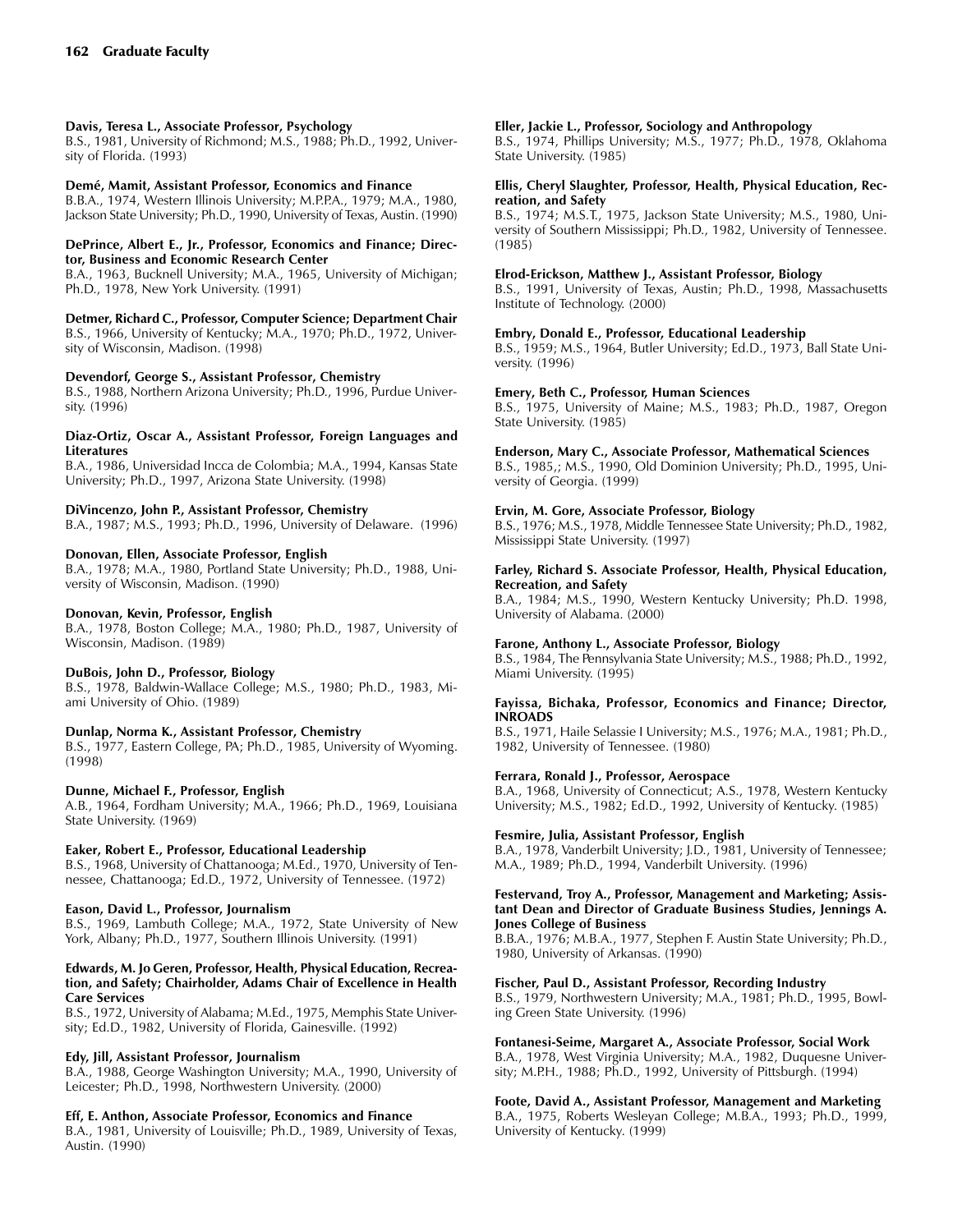#### Ford, William F., Professor, Economics and Finance; Chairholder, Weatherford Chair of Finance

B.A., 1961, University of Texas, Austin; M.A., 1962; Ph.D., 1966, University of Michigan. (1991)

## Foroudastan, Saeed, Associate Professor, Engineering Technology and Industrial Studies

B.S., 1980; M.S., 1982; Ph.D., 1987, Tennessee Technological University. (1996)

## Fowler, Stuart J., Assistant Professor, Economics and Finance

B.A., 1992, University of Arizona; M.A., 1994; Ph.D., 1999, Southern Methodist University. (2000)

#### Frauman, Eric, Assistant Professor, Health, Physical Education, Recreation, and Safety

B.S., 1985; M.E., 1994, University of Florida. (1998)

## Fromuth, Mary Ellen, Professor, Psychology

B.A., 1976, West Chester State College; M.S., 1978; Ph.D., 1983, Auburn University. (1989)

## Frost, Charles H., Professor, Social Work; Department Chair

B.A., 1960; M.S.S.W., 1966, California State University; D.S.W., 1984, University of California. (1997)

## Fuller, Dana K., Assistant Professor, Psychology

B.A., 1988, Northeastern State University-Oklahoma; M.S., 1991; Ph.D., 1994, University of Oklahoma. (1994)

#### Gambill, Stanley E., Associate Professor, Computer Information Systems

B.S., 1982; M.I.S., 1983, Arkansas State University; Ph.D. ,1992, Memphis State University. (1992)

## Garbharran, Hari P., Associate Professor, Geography and Geology

B.A., 1976, University of Durham-Westville (South Africa); M.A., 1981, University of Natal (South Africa); Ph.D., 1989, Southern Illinois University, Carbondale. (1994)

## Garrard, Kay R., Professor, Speech and Theatre

B.S., 1964, Mississippi University for Women; M.A., 1966, University of Alabama; Ph.D., 1982, University of California. (1983)

## Gentry, William L., Professor, English

University of Houston. (1996)

B.A., 1961, David Lipscomb College; M.A., 1963; Ph.D., 1972, Vanderbilt University. (1968)

Gilbert, Jacqueline, Assistant Professor, Management and Marketing B.B.A., 1983, University of Texas-Austin; M.B.A., 1991; Ph.D., 1995,

Gober, R. Wayne, Professor, Computer Information Systems B.S., 1962; M.S., 1963; Ph.D., 1967, University of Alabama; C.D.P., 1978. (1975)

Goldberg, Nancy S., Professor, Foreign Languages and Literatures B.A., 1971; M.S., 1973, University of Wisconsin-Madison; M.A., 1984; Ph.D., 1987, Vanderbilt University. (1988)

Gower, Diane S., Associate Professor, Elementary and Special Education B.A., 1966; M.A., 1967, Northwestern State University; Ed.D., 1977, University of Tennessee. (1991)

## Graddy, Duane B., Professor, Economics and Finance

B.S., 1964; M.S., 1965, University of Tennessee; M.A., 1969; Ph.D., 1974, LeHigh University. (1972)

Graeff, Timothy R., Associate Professor, Management and Marketing B.S., 1985; M.B.A., 1986, Florida State University; Ph.D., 1992, Pennsylvania State University. (1992)

#### Greer, Timothy H., Assistant Professor, Computer Information Systems

B.S., 1990, Southwest Missouri State University; M.S., 1992, Murray State University; Ph.D., 1999, University of Mississippi. (1999)

#### Grimes, Patricia H., Associate Professor, Educational Leadership

B.A., 1959, Hunter College; M.Ed., 1972; M.Ed., 1974; Ed.S., 1976; Ed.D., 1982, Florida Atlantic. (1998)

## Hague, Angela, Professor, English

B.A., 1972, Florida State University; M.A., 1975, University of Florida; Ph.D., 1979, Florida State University; M.A., 1981, University of Sussex. (1981)

#### Hamilton, Gloria J., Professor, Psychology

B.A., 1969; M.A., 1971, Middle Tennessee State University; Ph.D., 1985, George Peabody College of Vanderbilt University. (1991)

#### Hankins, Judith A., Professor, Computer Science

B.A., 1970; M.A., 1971, Murray State University; Ph.D., 1980, University of Missouri-Rolla. (1979)

## Hannah, Richard L., Professor, Economics and Finance

B.A., 1975; M.A., 1976, Middle Tennessee State University; Ph.D., 1981, University of Utah. (1992)

## Harb, Charlene, Professor, Music

B.M., 1966, University of Tennessee; M.M., 1968, Indiana University; D.M., 1978, Indiana University. (1996)

#### Harmon, Susan K., Assistant Professor, Management and Marketing

B.S., 1980; M.A., 1981; Ph.D., 1998, University of Alabama. (1998)

Harris, Christopher R., Professor, Radio-Television/Photography

B.F.A., 1969, Rochester Institute of Technology; M.A., 1991, University of Alabama. (1991)

## Harrison, Joyce S., Professor, Human Sciences

B.S., 1968, University of Tulsa; M.S., 1974; Ed.D., 1979, University of Tennessee; C.F.P., 1988. (1978)

## Hart, James B., Assistant Professor, Mathematical Sciences

B.A., 1986, Hendrix College; M.S., 1988; Ph.D., 1991, Vanderbilt University. (1991)

Hart, William S., Associate Professor, Management and Marketing B.S., 1953; M.S., 1957, Kansas State Teachers College; Ph.D., 1969, University of Florida. (1986)

## Haugland, Ann B., Associate Professor, Journalism

B.A., 1974, Carleton College; M.A., 1986, University of Minnesota; Ph.D., 1992, University of Iowa. (1994)

## Hausler, Joel W., Professor, Educational Leadership

B.S., 1976; M.Ed., 1981, University of Tennessee, Chattanooga; Ed.D., 1985, Oklahoma State University. (1981)

#### Hayes, Janice O., Professor, Educational Leadership

B.S., 1963, University of Minnesota; M.Ed., 1967; D.A., 1973, Middle Tennessee State University. (1973)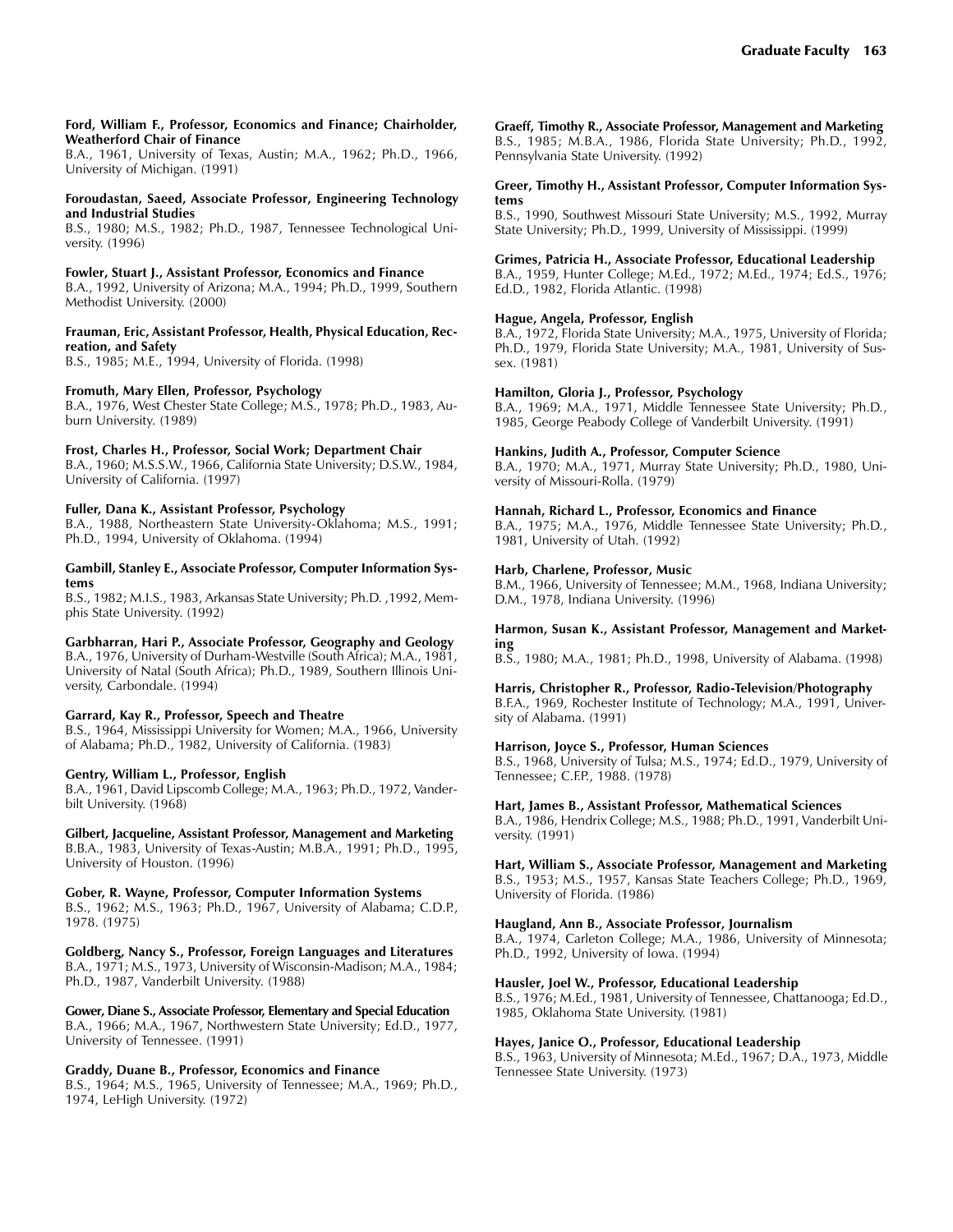#### Hayes, Terry W., Assistant Professor, Engineering Technology and Industrial Services

B.S., 1983; M.S., 1999, University of Tennessee, Knoxville. (2000)

## Hedgepeth, Sonja, Professor, Foreign Languages and Literatures

B.A., 1974, University of Texas-Austin; M.A.T., 1978, Southwest Texas State University; Ph.D., 1991, Pennsylvania State University. (1985)

#### Hein, Michael B., Associate Professor, Psychology

B.A., 1984, University of Northern Iowa; M.S., 1989; Ph.D., 1990, Georgia Institute of Technology. (1990)

#### Heine, Thomas, Assistant Professor, Foreign Languages and Literatures

A.A., 1975, University of California, Santa Cruz; M.A., 1978; Ph.D., 1980, University of Virginia. (2000)

#### Helford, Elyce Rae, Associate Professor, English; Director, Women's Studies

B.A., 1984, Lake Forest College; Ph.D., 1992, University of Iowa. (1992)

#### Hemmerly, Thomas E., Professor, Biology

A.B., 1953, Trevecca College; M.A., 1955; Ed.S., 1964, George Peabody College; Ph.D., 1976, Vanderbilt University. (1964)

#### Heritage, Jeannette, Professor, Psychology

B.S., 1953, Auburn University; M.A., 1969, University of South Alabama; Ph.D., 1971, University of Southern Mississippi. (1971)

## Herrick, William C., Associate Professor, Aerospace

B.S., 1987; M.Ed., 1988; Ed.S., 1989, Middle Tennessee State University; Ph.D., 1991, University of Tennessee. (1992)

#### Hibbard, Allen Eugene, Associate Professor, English

B.A., 1978, American University; M.A., 1982; Ph.D., 1989, University of Washington. (1990)

## Higdon, Bella, Professor, Elementary and Special Education; Interim

Associate Dean, College of Education and Behavioral Science B.A., 1964, McNeese State University; M.A., 1969, University of Houston; Ed.D., 1973, McNeese State University. (1989)

## Hill, C. Jeanne, Professor, Management and Marketing

B.S., 1968; M.A., 1970, Northeast Louisiana State University; Ph.D., 1976, University of Alabama. (1989)

## Hixon, Martha, Assistant Professor, English

B.A., 1977; M.A., Northeast Louisiana University; Ph.D., 1997, University of Southwestern Louisiana. (1999)

#### Hoffschwelle, Mary S., Associate Professor, History

B.A., 1977, Chatham College; M.A., 1980, College of William and Mary; Ph.D., 1993, Vanderbilt University. (1992)

## Holder, Pamela G., Professor, Nursing; School Director

B.S.N., 1974; M.S.N., 1979; D.S.N., 1988, University of Alabama, Birmingham. (1999)

#### Hollings, Marion, Associate Professor, English

B.S., 1978, Tulane University; M.A., 1984, University of Montana; Ph.D., 1994, University of Arizona. (1994)

#### Hollman, Kenneth W., Professor, Economics and Finance; Chairholder, Martin Chair of Insurance

B.S., 1965, Middle Tennessee State University; M.B.A., 1966; Ph.D., 1970, University of Alabama; C.L.U., 1984; Ch.F.C., 1985; C.I.C., 1988. (1982)

#### Holloway, Phillipa E., Assistant Professor, History

B.A., 1990, University of North Carolina, Chapel Hill; M.A., 1994, University of North Carolina, Greensboro; Ph.D., 1999, Ohio State University. (1999)

#### Holtzclaw, Robert, Associate Professor, English

B.S., 1981; M.A., 1985; Ph.D., 1992, University of Tennessee, Knoxville. (1992)

#### Homaifar, Ghassem, Professor, Economics and Finance

B.A., 1972, Tehran University (Iran); M.A., 1978, State University of New York; M.A., 1981; Ph.D., 1982, University of Alabama. (1982)

#### Howard, James C., Associate Professor, Chemistry

B.S., 1966, Purdue University; Ph.D., 1977, Cornell University. (1981)

#### Howard, Larry W., Assistant Professor, Management and Marketing

B.A., 1972; M.B.A., 1988, Western Michigan University; Ph.D., 1993, University of Missouri, Columbia. (1999)

#### Howard, R. Stephen, Associate Professor, Biology

B.S., 1985; M.S., 1987, Eastern Kentucky University; Ph.D., 1994, Indiana University. (1994)

#### Huffman, James O., Professor, Educational Leadership; Interim Department Chair

B.S., 1966; M.S., 1969; Ed.D., 1972, University of Tennessee. (1974)

## Hughes, Cary T., Professor, Computer Information Systems

B.S.B.A., 1971, California State University at Los Angeles; M.B.A., 1979, University of Nevada; Ph.D., 1982, Arizona State University. (1989)

#### Huhta, James K., Professor, History; Director, Center for Historic Preservation

B.A., 1959, Baldwin-Wallace College; M.A., 1963; Ph.D., 1965, University of North Carolina. (1965)

#### Hull, Geoffrey P., Professor, Recording Industry

B.A., 1968, Georgia Institute of Technology; J.D., 1971, University of Virginia Law School; M.B.A., 1980, Middle Tennessee State University. (1977)

#### Hunt, Robert, Professor, History

B.A., 1974, University of Northern Colorado; M.A., 1979, University of Wyoming; Ph.D., 1988, University of Missouri, Columbia. (1989)

## Hutchison, Thomas W., Associate Professor, Recording Industry

B.S., 1974; M.S., 1991; Ph.D., 1995, Florida State University. (1993)

#### Ilsley, William H., Professor, Chemistry

B.A., 1972, Millikin University; M.S., 1974, Xavier University; Ph.D., 1978, Wayne State University. (1984)

#### Inks, Scott A., Assistant Professor, Management and Marketing

B.S., 1987, Purdue University; M.B.A., 1993, Ball State University; Ph.D., 1997, University of Memphis. (1997)

## Iriarte-Gross, Judith M., Associate Professor, Chemistry

B.S., 1981; M.S., 1984; University of Maryland; Ph.D., 1990, University of South Carolina. (1996)

#### Isley-Farmer, Ada Christine, Professor, Music

B.M., 1968; M.M., 1972, University of North Carolina-Greensboro; D.M.A., 1991, University of Illinois, Urbana-Champaign. (1985)

#### Jackson, Jacquelyn, Associate Professor, English

B.S., 1958, Tennessee State University; M.A., 1971; Ph.D., 1983, University of Kentucky. (1985)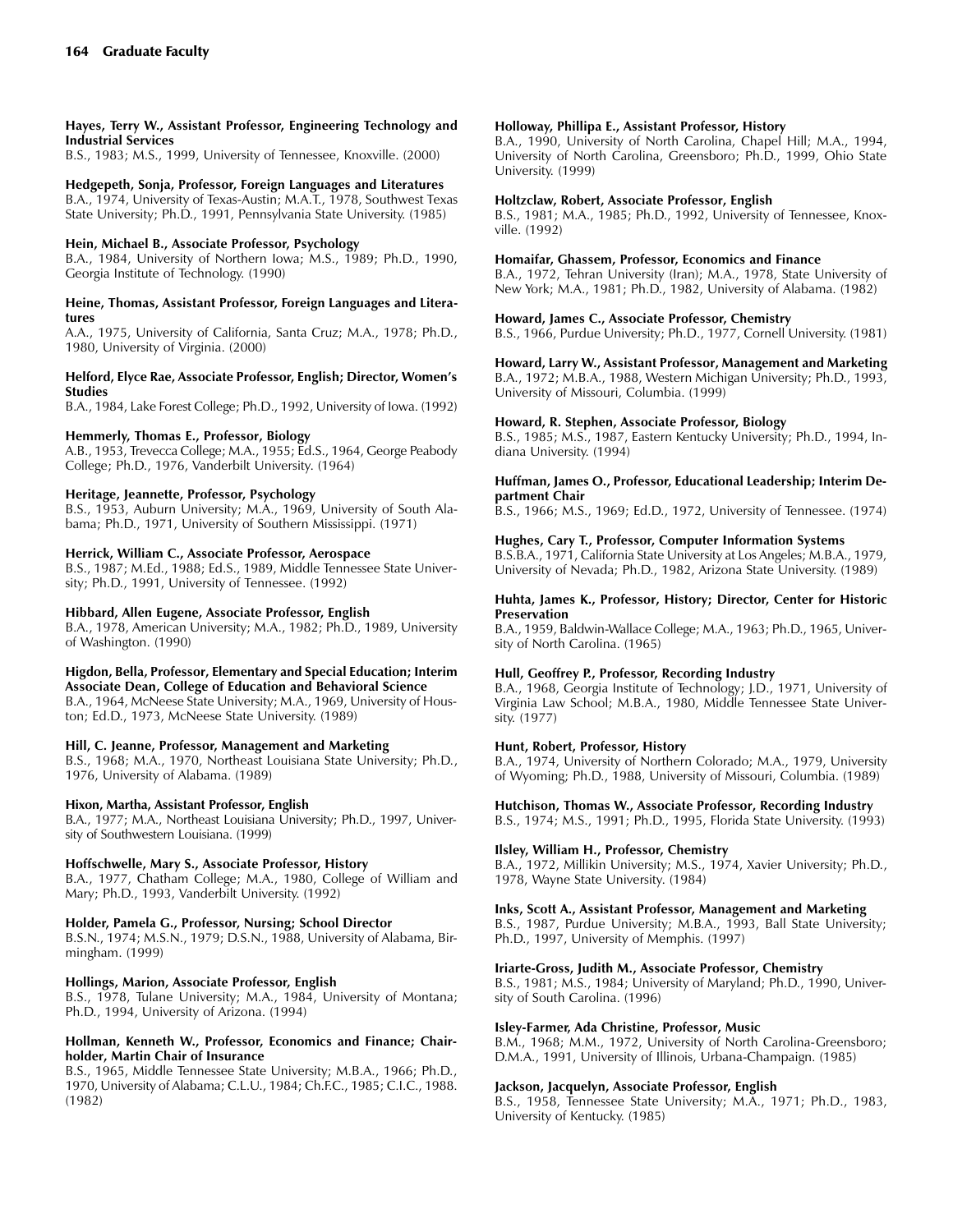#### Jetton, Amy E., Associate Professor, Biology

B.S., 1983, University of Tennessee, Knoxville; Ph.D., 1991, Northwestern University. (1994)

#### Johnson, Jerden E., Assistant Professor, Psychology

B.A., 1972, Memphis State University; M.A., 1976, Middle Tennessee State University; Ph.D., 1983, University of Wisconsin-Milwaukee. (1989)

#### Johnson, Newtona, Associate Professor, English

B.A., 1979, Foruah Bay College, University of Sierra Leone; M.A., 1982, Dalhousie University; M.A., 1986, Concordia University; Ph.D., 1997, Emory University. (1998)

#### Johnson, Sandra L., Assistant Professor, Biology

B.S., 1973, University of Pennsylvania; M.S., 1976, Teachers College, Columbia University; Ph.D., 1996, University of South Carolina. (1998)

Johnston, Tony V., Associate Professor, Agribusiness and Agriscience B.S., 1980; M.S., 1986; Ph.D., 1995, University of Arkansas. (1995)

## Jones, Connie J., Associate Professor, Elementary and Special Education

B.A., 1975, Fisk University; M.A., 1979; Ed.D., 1988, Tennessee State University. (1988)

#### Jones, Robert B., Professor, History; Associate Provost, Academic Affairs

A.B., 1964, University of Virginia; M.A., 1968; Ph.D., 1972, Vanderbilt University. (1970)

#### Jones, Steven D., Associate Professor, Psychology

B.A., 1969, University of the South; M.A., 1973, University of Tennessee; Ph.D., 1986, University of Houston. (1993)

#### Katz, Laurie, Assistant Professor, Human Sciences

B.A., 1973, Syracuse University; M.S.W., 1975, University of Wisconsin, Madison; Ed.D., 1992, University of Massachusetts. (1999)

#### Kawahito, Kiyoshi, Professor, Economics and Finance

B.S., 1963, Oklahoma City University; M.B.A., 1965; Ph.D., 1971, University of Maryland. (1971)

#### Keese, Nancy C., Professor, Educational Leadership

B.A., 1962, Winthrop College; M.M., 1969, University of South Carolina; Ed.S., 1980, Middle Tennessee State University; Ed.D., 1990, University of Tennessee, Knoxville. (1988)

#### Kelly, David B., Associate Professor, Psychology

B.A., 1972, Georgetown University; M.S., 1977, Oklahoma State University; Ph.D., 1984, Texas Technological University. (1985)

#### Kendrick, Donald F., Professor, Psychology

B.A., 1978, Eastern Washington University; M.A., 1980; Ph.D., 1982, Michigan State University. (1983)

#### Kethley, R. Bryan, Assistant Professor, Management and Marketing

B.S., 1981, Southern Illinois University at Carbondale; M.S., 1988, University of Arkansas; Ph.D., 1997, University of Mississippi. (1997)

#### Kim, Jwa Keun, Professor, Psychology

B.Ed., 1980; M.Ed., 1982, Kyungpook National University; Ph.D., 1989, University of Oklahoma. (1989)

#### Kimmins, Dovie L., Associate Professor, Mathematical Sciences

B.S., 1980, David Lipscomb College; M.S., 1983, Middle Tennessee State University; Ed.D., 1994, University of Tennessee, Knoxville. (1983)

#### King, Rebecca, Assistant Professor, English

B.A., 1972, Hendrix College; B.S.N., 1976, University of Tennessee Center for Health Sciences; M.A., 1991, Middle Tennessee State University; Ph.D., 1997, University of Tennessee. (1995)

#### Kline, Paul C., Associate Professor, Chemistry

B.S., 1979, Christian Brothers College; M.S., 1983, Georgia Institute of Technology; Ph.D., 1992, University of Notre Dame. (1994)

#### Klukowski, Matthew, Assistant Professor, Biology

B.S., 1992, Loyola University, Chicago; Ph.D., 1998, Indiana University. (1999)

#### Kostkowska, Justyna, Assistant Professor, English

M.A., 1986, University of Maria Curie-Sklodowska; Ph.D., 1995, University of Delaware. (1996)

#### Kramer, Dennis A., Assistant Professor, Psychology

B.A., 1988, Arizona State University; M.A., 1995; Ph.D., 2000, University of South Florida. (2000)

#### Krau, Stephen D., Associate Professor, Nursing

A.B., 1973, LaGrange College; B.S.N., 1980, Incarnate Word College; M.A., 1975, Scarritt College for Christian Workers; Ph.D., 1995, University of Tennessee, Knoxville. (1995)

#### Krishnamani, Vatsala, Professor, Mathematical Sciences

B.S., 1965, Madras University, India; M.S., 1976, Indian Institute of Technology, India; Ph.D., 1986, Southern Illinois University. (1986)

#### Kyle, Reuben, Professor, Economics and Finance

B.S., 1963, Georgia Institute of Technology; M.B.A., 1967, University of Alabama; Ph.D., 1972, University of Tennessee. (1972)

#### Langston, William E., Associate Professor, Psychology

B.A., 1989, University of Houston; Ph.D., 1994, University of Wisconsin, Madison. (1997)

## Lavery, David, Professor, English

B.S., 1971, Clarion University; M.A., 1973, St. Cloud University; Ph.D., 1978, University of Florida. (1993)

#### Leaming, Deryl R., Professor, Journalism; Dean, College of Mass Communication

A.B., 1957, Fort Hays State University; M.A., 1965, University of Nebraska; Ph.D., 1969, Syracuse University. (1993)

#### LeBlond, Jeffrey D., Assistant Professor, Biology

B.S., 1993, University of Massachusetts, Amherst; Ph.D., 1997, University of Tennessee. (2000)

#### Lee, Frank, Professor, Criminal Justice Administration; Department Chair

B.S., 1960; M.A., 1964; Ph.D., 1966, University of Alabama. (1966)

#### Lee, Jeong Hwa, Associate Professor, English

B.A., 1979, Korea University; M.A., 1982, State University of New York, Albany; Ph.D., 1994, University of Kansas. (1994)

## Lee, John T., Professor, Economics and Finance; Department Chair

B.S., 1964, Tennessee Technological University; M.S., 1966, University of Tennessee; Ph.D., 1977, University of Georgia; C.F.P., 1994. (1984)

Lee, Jong-Sung, Associate Professor, Computer Information Systems B.S., 1977, Yeungnam University; M.B.A., 1983, Central Missouri State University; D.B.A., 1988, Mississippi State University. (1987)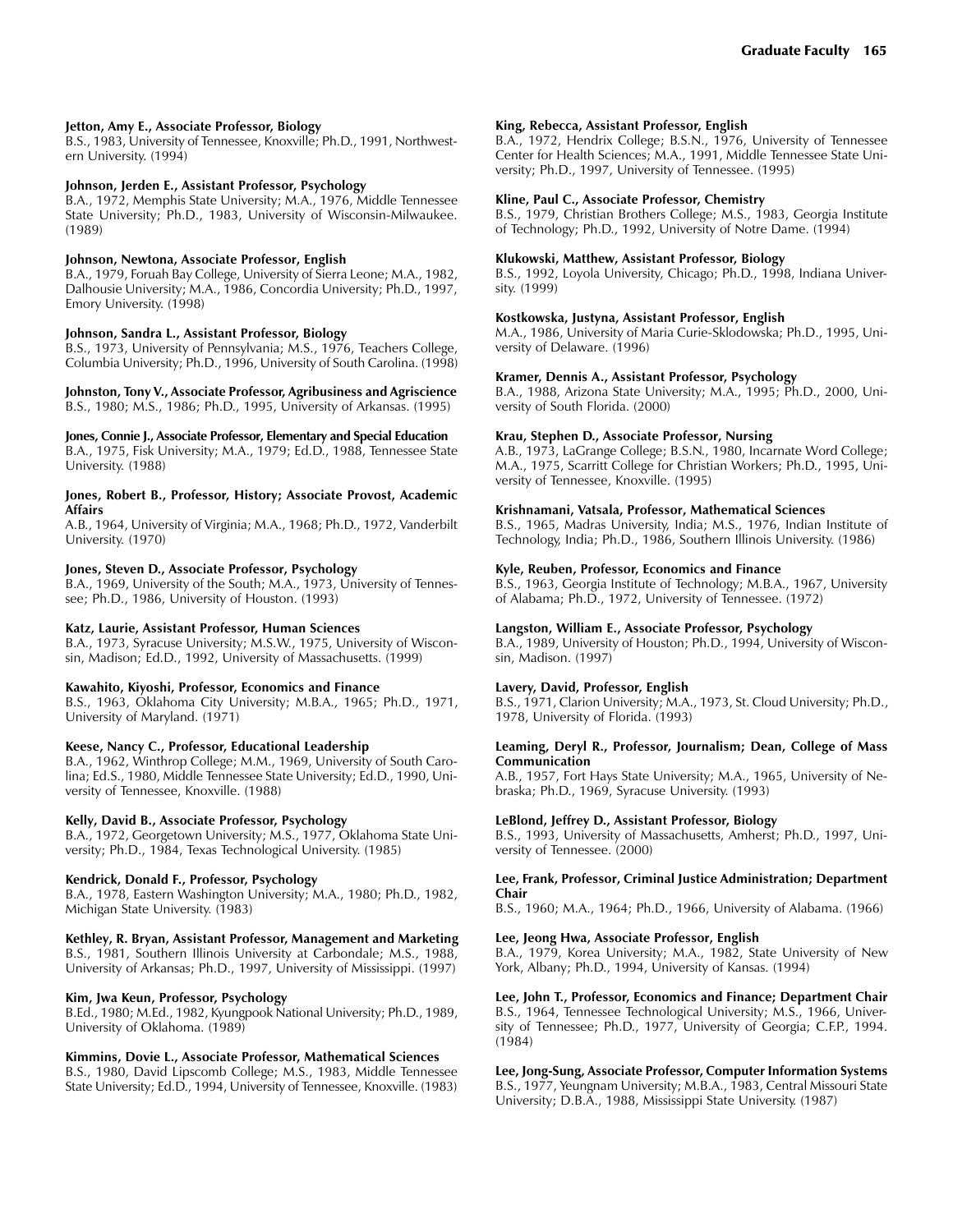#### Lee, Paul D., Professor, Physics and Astronomy

B.S., 1963; M.S., 1965; Ph.D., 1968, University of Illinois. (1994)

## Lee, Terrence A., Associate Professor, Chemistry

B.S., 1979, Florida Institute of Technology; M.S., 1987; Ph.D., 1991, University of Akron. (1991)

#### Leone, Janice M., Professor, History

B.A., 1971, College of St. Scholastica; B.S., 1977; M.A., 1979, Mankato State University; Ph.D., 1989, The Ohio State University. (1989)

#### Levine, William, Assistant Professor, English

B.A., 1980, State University of New York at Stony Brook; Ph.D., 1989, Indiana University. (1998)

#### Lewis, Stephen D., Professor, Business Education, Marketing Education, and Office Management

B.S., 1974, Tennessee Technological University; M.Ed., 1975, Memphis State University; Ph.D., 1977, University of North Dakota; C.D.P., 1987. (1977)

#### Li, Cen, Assistant Professor, Computer Science

B.S., 1993, Middle Tennessee State University; M.S., 1995,; Ph.D., 2000, Vanderbilt University. (2000)

#### Linton, Michael R., Associate Professor, Music

B.M., 1974, Wheaton College; M.M., 1977, University of Cincinnati; M.A., 1980, Yale University; Ph.D., 1988, New York University. (1994)

#### Littlepage, Glenn E., Professor, Psychology

B.A., 1969, University of New Mexico; M.S., 1971; Ph.D., 1974, Kansas State University. (1973)

#### Lorenz, James H., Professor, Engineering Technology and Industrial Studies; Department Chair

B.S., 1964, University of Wisconsin-Stout; M.A., 1970, University of Minnesota; Ed.D., 1974, University of Georgia. (1973)

#### Lutz, Alfred, Assistant Professor, English

B.A., 1982, Tubingen University (FRG); M.A., 1987; Ph.D., 1993, University of Colorado, Boulder. (1998)

#### MacBeth, Jon L., Professor, Health, Physical Education, Recreation, and Safety

B.A., 1963, University of Florida; M.A., 1968; Ed.D., 1973, George Peabody College. (1973)

# MacDougall, Preston J., Associate Professor, Chemistry

B.S., 1983; Ph.D., 1989, McMaster University. (1994)

#### Maier, Jerry Lee, Associate Professor, Computer Information Systems; Department Chair

B.S., 1969, University of Tennessee; M.S., 1974, Colorado State University; Ph.D., 1992, Auburn University. (1992)

#### Manson, Tony J., Assistant Professor, Elementary and Special Education

B.S., 1975, Wayne State University; M.S., 1978, Eastern Michigan University; Ph.D., 1995, Kansas State University. (1999)

## Mapp, Larry Glover, Professor, English

A.B., 1967; M.A., 1969, University of Georgia; Ph.D., 1981, Vanderbilt University. (1969)

## Martin Malissa, Assistant Professor, Health, Physical Education, Recreation, and Safety

B.S., 1981, Indiana State University; M.Ed., 1987; Ed.D., 1995, University of South Carolina. (1999)

## Martin, Mary B., Professor, Mathematical Sciences

B.S., 1979, Middle Tennessee State University; M.S., 1981; Ph.D., 1984, University of North Carolina. (1998)

## Mastin, Teresa, Assistant Professor, Journalism

B.A., 1989, Ambassador College; M.A., 1993, California State University-Fullerton; Ph.D., 1998, Michigan State University. (1998)

## Mathis, Mary K., Associate Professor, Engineering Technology and Industrial Studies

B.S.C.E., 1972, Tennessee Technological University; M.A., 1982; Ed.S., 1988, Middle Tennessee State University; Ed.D., 1993, Tennessee State University. (1990)

## Mathis, Philip M., Professor, Biology

B.S., 1964, Murray State College; M.S., 1967, Middle Tennessee State University; Ed.S., 1971, George Peabody College; Ed.D., 1973, University of Georgia. (1967)

Mayo, Donna T., Assistant Professor, Management and Marketing B.S., 1978, Mississippi College; M.B.A., 1987, University of Southern

Mississippi; Ph.D., 1993, University of Alabama. (1998)

## McBride, Ronald E., Professor, Engineering Technology and Industrial Studies

B.S., 1968, University of Arkansas; M.S., 1973; Ed.D., 1980, East Texas State University. (1986)

## McCash, June H., Professor, Foreign Languages and Literatures

A.B., 1960, Agnes Scott College; M.A., 1963; Ph.D., 1967, Emory University. (1967)

## McClellan, Powell, Professor, Health, Physical Education, Recreation, and Safety

B.S., 1962, Arkansas Polytechnic College; M.Ed., 1966; Ed.D., 1969, University of Arkansas. (1970)

## McClusky, Peter, Assistant Professor, English

B.A., 1987, Hendrix College; M.A., 1988, Indiana University; Ph.D., 1998, University of Arkansas. (1999)

## McCusker, Kristine M., Assistant Professor, History

B.A., 1987, University of Massachusetts; M.A., 1994, University of Kansas; Ph.D., 2000, Indiana University. (2000)

## McDaniel, John N., Professor, English; Dean, College of Liberal Arts

A.B., 1963, Hampden-Sydney College; M.A.T., 1964, Johns Hopkins University; Ph.D., 1972, Florida State University. (1970)

## McGhee, Charles R., Professor, Biology

B.S., 1962; M.S., 1963, Middle Tennessee State University; Ph.D., 1970, Virginia Polytechnic Institute. (1969)

# McGrew, Linda G., Associate Professor, Business Education, Mar-

keting Education, and Office Management; Department Chair B.S., 1971; M.B.E., 1975, Middle Tennessee State University; C.P.S., 1984; Ed.D., 1987, Vanderbilt University. (1979)

## McNaughton, Janet P., Professor, Human Sciences

B.S., 1973, Mississippi College; M.S., 1974; Ph.D., 1976, Mississippi State University. (1993)

## McWatters, D. Lorne, Associate Professor, History

B.A., 1969, Simon Fraser College; M.A., 1972, University of Calgary; Ph.D., 1979, University of Florida. (1993)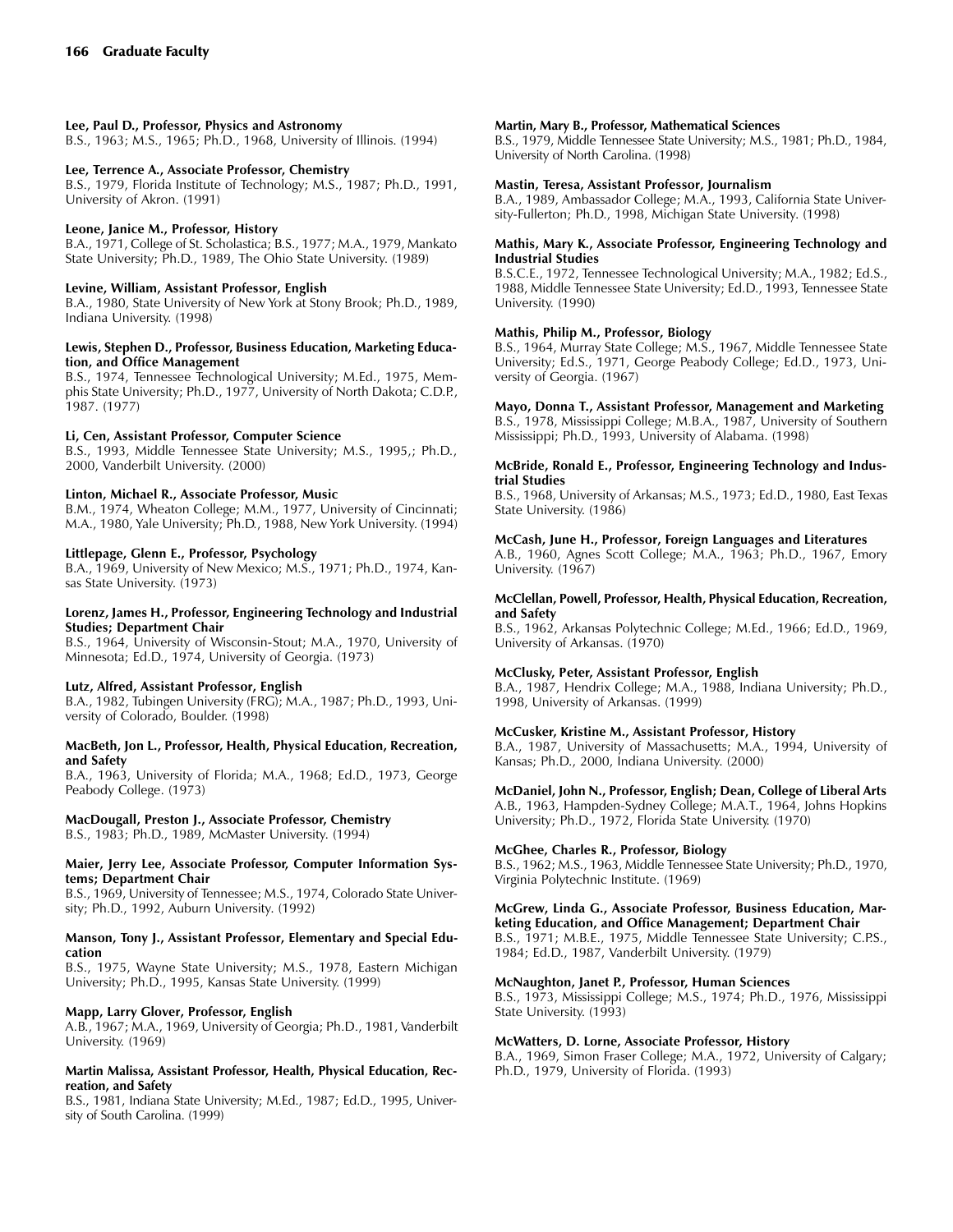#### Means, H. Willis II, Assistant Professor, Elementary and Special Education

B.A., 1969, David Lipscomb College; M.Ed., 1979, University of Cincinnati; M.S., 1986, University of Evansville; 1997, Ed.D., Texas Technological University. (1996)

## Melnikov, Yuri A., Professor, Mathematical Sciences

M.S., 1964; Ph.D., 1971, Dniepropetrovsk State University; D.Sc., 1983, Moscow Institute of Civil Engineering. (1992)

#### Melton, Tammy J., Associate Professor, Chemistry

B.S., 1982, Murray State University; Ph.D., 1986, Texas A&M University. (1999)

#### Messier, Ronald, Professor, History

B.A., 1966, University of Rhode Island; M.A., 1968; Ph.D., 1972, University of Michigan. (1972)

#### Michello, Franklin A., Assistant Professor, Economics and Finance

B.S., 1985; M.S., 1987, Middle Tennessee State University; M.A., 1998; Ph.D., 1999, The University of Alabama. (1987)

#### Miller, Brian T., Professor, Biology

B.S., 1980; M.A., 1983, University of Missouri; Ph.D., 1989, Washington State University. (1989)

#### Miller, L. Diane, Professor, Mathematical Sciences

B.S., 1973, University of Tennessee; M.S., 1977, Memphis State University; Ph.D., 1986, University of Missouri. (1993)

#### Mistron, Deborah, Professor, Foreign Languages and Literatures; Department Chair

B.A., 1972, State University of New York; M.A., 1975, Purdue University; Ph.D., 1981, Indiana University. (2000)

## Moffett, Richard G., Assistant Professor, Psychology

B.A., 1977, University of South Florida; M.S., 1979, Valdosta State College; Ph.D., 1996, Auburn University. (1991)

#### Montgomery, John Paul, Professor, English; Dean, College of University Honors

B.S., 1965, Middle Tennessee State University; M.A., 1966, George Peabody College; Ph.D., 1972, Ohio University. (1972)

#### Moore, Raholanda White, Associate Professor, Business Education, Marketing Education, and Office Management

B.S., 1980, Lambuth University; M.S., 1984, University of Memphis; Ph.D., 1990, University of Missouri, Columbia. (1990)

## Morris, Larry W., Professor, Psychology; Department Chair

B.A., 1966, Arlington State College; Ph.D., 1969, Vanderbilt University. (1969)

#### Morris, Richard E., Assistant Professor, Foreign Languages and Literatures

B.A., 1990, Cornell College; M.A., 1992, Ph.D., 1998, Ohio State University. (1998)

#### Morris, Steven A., Assistant Professor, Computer Information Systems

B.A., 1989; Ph.D., 1999, Auburn University. (1999)

## Moseley, Aubrey H., Professor, Educational Leadership

B.S., 1957, Troy State College; M.A., 1964; Ed.D., 1966, University of Alabama. (1966)

## Moser, H. Ronald, Professor, Management and Marketing

B.S., 1962, Tennessee Technological University; M.B.A., 1971, Middle Tennessee State University; Ed.D., 1981, University of Tennessee. (1982)

# Mpoyi, Richard T., Assistant Professor, Management and Marketing

B.A., 1981, University of Kinshosa, Congo; M.B.A., 1991, Western Illinois University; D.B.A., 1997, Southern Illinois University. (1998)

## Mullane, John, Assistant Professor, Management and Marketing

B.S., 1983, Wayne State College; Ph.D., 1995, Arizona State University. (1996)

#### Mullen, Dennis Michael, Associate Professor, Biology

B.S., 1982, Oregon State University; M.S., 1985, University of Maine; Ph.D., 1991, Michigan State University. (1991)

#### Murtaza, Mirza B., Assistant Professor, Computer Information Systems

B.S., 1981; LL.B., 1984, Lucknow University; M.B.A., 1989, California State University. (2000)

#### Musicant, Alan D., Assistant Professor, Psychology

B.A., 1972; M.A., 1978, California State University; Ph.D., 1982, University of Chicago. (1992)

## Myers-Shirk, Susan E., Associate Professor, History

B.A., 1980, Messiah College; M.A., 1988; Ph.D., 1994, Pennsylvania State University. (1994)

#### Nasab, Ahad S., Professor, Engineering Technology and Industrial **Studies**

B.S., 1980, California State University-Northridge; M.S.M.E., 1981; Ph.D., 1987, Georgia Institute of Technology. (1991)

## Nation, Patricia A., Assistant Professor, Sociology and Anthropology

B.S., 1991; M.S., 1992, Texas A&M; Ph.D., 1997, University of North Texas. (1998)

#### Neal, Sandra, Associate Professor, Health, Physical Education, Recreation, and Safety

B.S., 1976; M.Ed., 1977, Middle Tennessee State University; Ed.D., 1992, University of Tennessee, Knoxville. (1978)

#### Nelson, Donald A., Professor, Mathematical Sciences

B.S., 1969, Mississippi College; M.A., 1973; Ph.D., 1974, Vanderbilt University. (1986)

## Nelson, Lynn A., Assistant Professor, History

B.A., 1989, University of Chicago; M.A., 1991, University of Kansas; Ph.D., 1998, College of William and Mary. (1999)

## Neth, Michael James, Professor, English

B.A., 1980, Wichita State University; M.A., 1981; Ph.D., 1990, Columbia University. (1990)

#### Newman, Deborah W., Associate Professor, Criminal Justice Administration

B.S., 1973, University of North Alabama; M.S., 1977; Ed.D., 1982, Mississippi State University; J.D., 1985, University of Alabama School of Law. (1990)

#### Newsome, Anthony L., Professor, Biology

B.S., 1973; M.S., 1977, Eastern Kentucky University; Ph.D., 1982, Memphis State University. (1993)

#### Nichols, Mary Lynn, Associate Professor, Radio-Television/Photography

B.S., 1982, Clarion State College; M.S., 1983, Clarion University of Pennsylvania; Ph.D., 1994, University of North Carolina, Chapel Hill. (1992)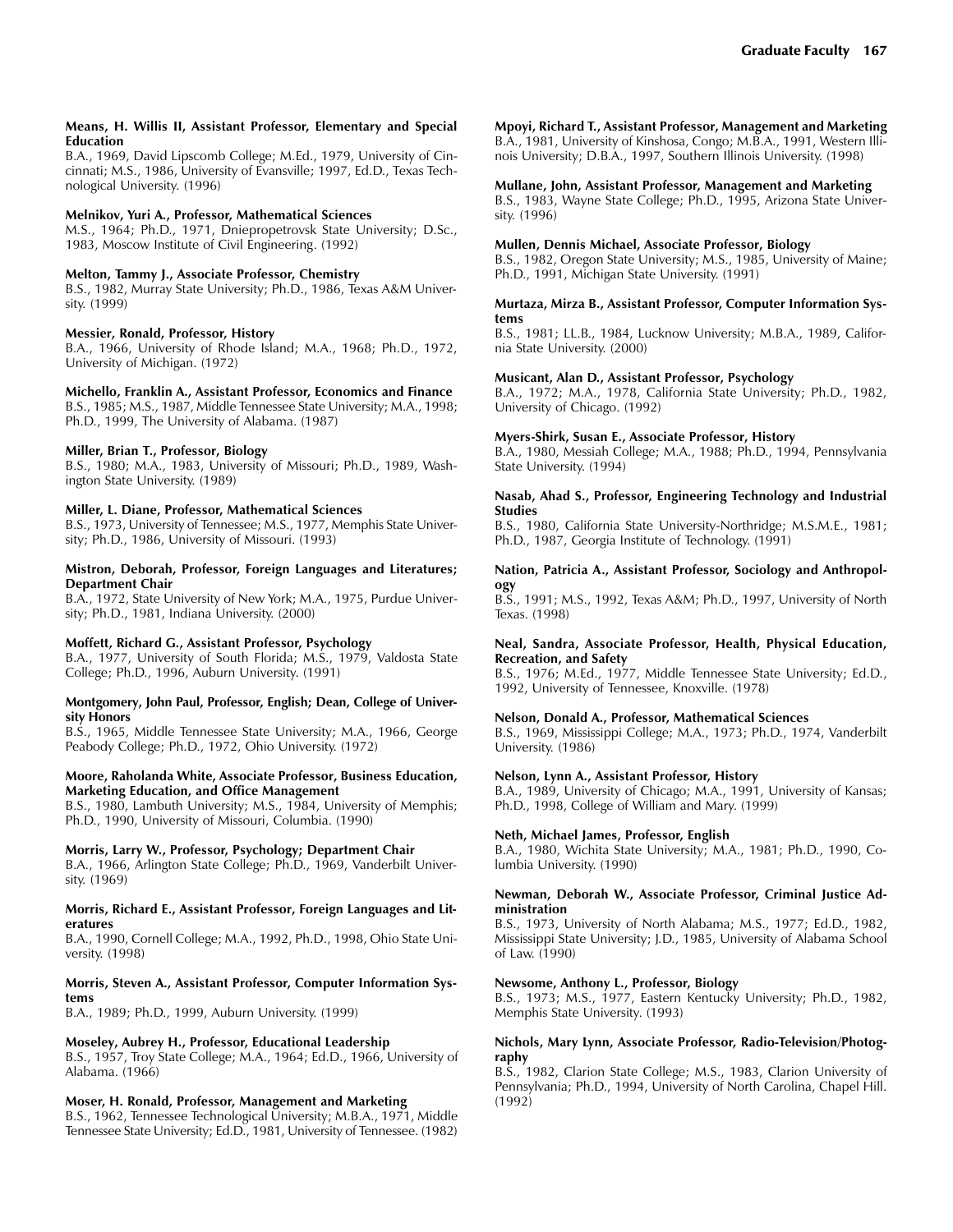#### Nogueira, Soraya, Assistant Professor, Foreign Languages and Literatures

B.A., 1983, Catholic University of Mina Gerais, Brazil; B.A., 1986, Federal University of Goias, Brazil; Ph.D., 1999, Vanderbilt University. (1999)

## Norman-Zietz, Emily J., Associate Professor, Economics and Finance

B.B.A., 1980; M.B.A., 1982, University of Mississippi; Ph.D., 1993, Florida State University. (1992)

#### Novella, Nuria, Assistant Professor, Foreign Languages and Literatures

M.A., 1988, Universidad de Murcia (Spain); Ph.D., 1998, Vanderbilt University. (1993)

## Nuell, Leon Richard, Professor, Art

B.F.A., 1962, Kansas City Art Institute; M.S., 1964; Ed.D., 1971, University of Kansas. (1971)

## OHara-Murdock, Peggy, Professor, Health, Physical Education, Recreation, and Safety

B.S., 1964, Miami University; M.Ed., 1965; Ph.D., 1981, University of Pittsburgh. (1998)

## O'Leary, Patricia Ann, Associate Professor, Nursing

R.N., 1973, Mercy Hospital School of Nursing; B.S.N., 1978, West Liberty State College; M.S.N., 1980, Vanderbilt University; D.S.N., 1990, University of Alabama, Birmingham. (1990)

## Ooi, Beng Guat, Assistant Professor, Chemistry

B.S., 1982; Ph.D., 1986, Monash University, Australia. (1999)

## Ostrowski, Carl, Assistant Professor, English

B.A., 1990, Wayne State University; M.A., 1992, University of Tennessee; Ph.D., 1997, University of South Carolina. (1999)

## Pace, Richard B., Associate Professor, Sociology and Anthropology

B.A., 1980, Indiana University; M.A., 1983; Ph.D., 1987, University of Florida. (1997)

## Parsons, Lynn C., Associate Professor, Nursing

B.S.N., 1979; M.S.N., 1987, Northern Michigan University; D.S.N., 1995, University of Alabama, Birmingham. (1995)

## Patten, Kathryn B., Assistant Professor, Educational Leadership

B.A., 1970, University of Michigan, Ann Arbor; M.S., 1983, Long Island University, C.W. Post Campus. (1999)

## Patterson, Dwight J., Associate Professor, Chemistry

B.S., 1973, Western Kentucky University; M.S.E., 1983; Ph.D., 1985, Case Western Reserve University. (1996)

## Patterson, Patricia M., Assistant Professor, Chemistry

B.S., 1975, Virginia State University; M.S., 1982; Ph.D., 1985, Case Western Reserve University. (1994)

## Pennington, John, Assistant Professor, Psychology

B.S., 1989, University of Michigan; M.S., 1991; Ph.D., 1994, University of Florida. (1996)

## Perkins, Jerry, Professor, Music

B.M., 1963; M.M., 1964, University of Cincinnati; D.M.A., 1969, Boston University. (1969)

#### Perry, Tara L., Assistant Professor, Health, Physical Education, Recreation, and Safety

B.S., 1987; M.S., 1990, Georgia Southern University; Ph.D., 1994, Pennsylvania State University. (2000)

## Peters, Michael H., Professor, Management and Marketing

B.M.E., 1967, General Motors Institute; M.B.A., 1967; D.B.A., 1971, Indiana University. (1991)

## Petersen, Robert C., Associate Professor, English

B.A., 1966, State University of New York, Albany; M.A., 1968; Ph.D., 1980, Purdue University. (1984)

## Petrescu, Stefan, Assistant Professor, Music

B.M., 1976, School of Music, Romania; M.M., 1980, George Enescu Academy, Romania. (1999)

## Pettey, Chrisila C., Associate Professor, Computer Science

B.S., 1978, David Lipscomb University; M.S., 1981, Middle Tennessee State University; Ph.D., 1990, Vanderbilt University. (1992)

## Peyton, Marvin L., Associate Professor, Educational Leadership

B.A., 1971; M.S., 1974, Marshall University; Ed.D., 1989, University of Tennessee. (1990)

#### Phillips, E. Ray, Professor, Mathematical Sciences; Associate Dean, College of Graduate Studies

B.S., 1966, Middle Tennessee State University; M.A., 1968, University of Arkansas; Ph.D., 1971, Purdue University. (1990)

## Phillips, Melodie R., Assistant Professor, Management and Marketing

B.A., 1984, University of South Florida; M.B.A., 1985, University of Miami; Ph.D., 1993, Louisiana State University. (1994)

## Phillips, Philip, Assistant Professor, English

B.A., 1990, Belmont University; M.A., 1992; Ph.D., 1996, Vanderbilt University. (2000)

Piekarski, James L., Associate Professor, Recording Industry

B.F.A., 1989, University of Wisconsin, Milwaukee; M.M., 1991; D.M.A., 1994, University of North Texas. (1994)

## Powell, Dennis D., Professor, Criminal Justice Administration

B.S., 1973, Indiana University; M.S., 1978, Southern Illinois University; Ph.D., 1979, Michigan State University. (1980)

## Powell, Jeffrey O., Associate Professor, Mathematical Sciences B.A., 1977; M.S., 1987; Ph.D., 1991, Wichita State University. (1995)

#### Prevost, Suzanne S., Professor, Nursing; Chairholder, National Health Care Chair of Excellence

B.S.N., 1982, Villa Maria College; M.S.N., 1986, Medical University of South Carolina; Ph.D., 1992, Texas Women's University. (1998)

#### Pruitt, Lisa J., Assistant Professor, History; Director, Gore Research Center

B.A., 1986, University of Texas, Dallas; M.L.S., 1988; M.A., 1988, University of Maryland; Ph.D., 1998, Vanderbilt University. (1999)

Quarles, Jan P., Associate Professor, Radio-Television/Photography B.A., 1972; Ph.D., 1986, University of Tennessee, Knoxville. (1994)

## Quarto, Christopher J., Assistant Professor, Psychology

B.S., 1983; M.A., 1984; Central Michigan University; Ph.D., 1992, University of Illinois at Urbana-Champaign. (1997)

#### Redditt, Richard S., Professor, Engineering Technology and Industrial Studies

B.S.I.T., 1965; M.S.I.T., 1966, Northwest Louisiana State University; Ed.D., 1973, University of Tennessee. (1986)

## Renn, Walter F., Professor, History

B.S., 1958, University of Miami; M.A., 1967; Ph.D., 1970, Florida State University. (1992)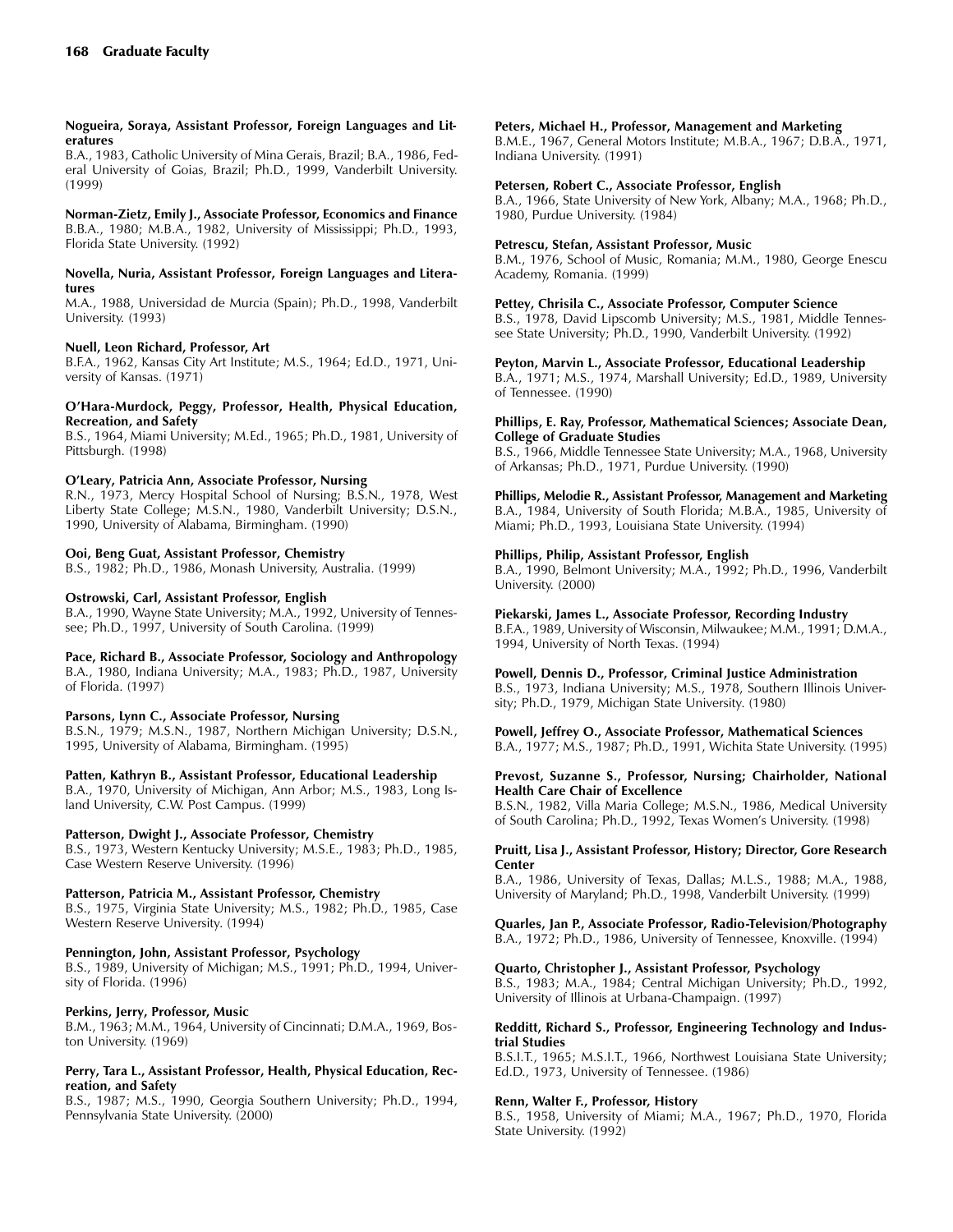## Reyes, Mary de los, Professor, Biology

B.S., 1965, Louisiana State University; M.S., 1970, Eastern Kentucky University; Ph.D., 1973, Auburn University. (1981)

## Rezaee, Zabihollah, Professor, Accounting

B.S., 1976, Iranian Institute of Advanced Accounting, Iran; M.B.A., 1979, Tarleton State University; C.P.A., 1984; Ph.D., 1985, University of Mississippi; C.M.A., 1986; C.I.A., 1987; C.F.E., 1991; C.F.G.M., 1996. (1990)

## Ricketts, Samuel Clifton, Professor, Agribusiness and Agriscience

B.S., 1970; M.S., 1973, University of Tennessee; Ph.D., 1982, Ohio State University. (1976)

Ring, Tracey R., Associate Professor, Elementary and Special Education B.S., 1984; M.A., 1985, Middle Tennessee State University; Ed.D., 1992, Mississippi State University. (1992)

#### Rogers, Robert D., Associate Professor, Criminal Justice Administration

B.A., 1972, University of Kentucky; M.A., 1975, University of Tennessee; M.S., 1978, Eastern Kentucky University; M.A., 1981; Ph.D., 1985, State University of New York, Albany. (1993)

## Rosing, Wayne C., Professor, Biology

B.S., 1969, University of Wisconsin; Ph.D., 1975, University of Texas. (1980)

## Rowe, David L., Professor, History

B.A., 1969, Ithaca College; M.A., 1972; Ph.D., 1974, University of Virginia. (1981)

## Royal, Katherine Elaine, Professor, Psychology

B.A., 1967; M.S., 1969; Ph.D., 1971, Purdue University. (1978)

## Rupprecht, Nancy E., Professor, History

B.A., 1966; M.A., 1967, University of Missouri, Columbia; Ph.D., 1982 University of Michigan. (1985)

## Rusciolelli, Judith, Professor, Foreign Languages and Literatures

B.A., 1962, University of Michigan-Ann Arbor; M.A., 1966, Middlebury College; Ph.D., 1981, University of California-Los Angeles. (1991)

## Rust, James O., Professor, Psychology

B.S., 1967, Lehigh University; M.A., 1969, University of Richmond; Ph.D., 1973, University of Virginia. (1973)

## Ryfe, David M., Assistant Professor, Journalism

B.A., 1988; M.A., 1993; Ph.D., 1998, University of California, San Diego. (2000)

## Sanders, John W., Assistant Professor, Educational Leadership

B.S., 1988; M.B.E., 1989; Ed.S., 1994, Middle Tennessee State University; Ed.D., 1996, Tennessee State University. (1998)

Sawyer, Diane, Professor, Elementary and Special Education; Chairholder, Katherine Murfree Chair of Excellence in Dyslexic Studies B.S., 1960, Geneseo State College; M.S., 1963, Buffalo State College; M.A., 1965, Teacher's College Columbia; Ph.D., 1971, Cornell University. (1989)

#### Sbenaty, Saleh M., Associate Professor, Engineering Technology and Industrial Studies

B.S., 1980, Damascus University; M.S., 1985; Ph.D., 1991, Tennessee Technological University. (1993)

## Scherzer, Kenneth A., Professor, History

B.A., 1975, Columbia University; M.A., 1977; Ph.D., 1982, Harvard University. (1988)

#### Schmidt, Greg W., Associate Professor, Psychology

B.A., 1983, University of Denver; M.A., 1984; Ph.D., 1988, University of California, Los Angeles. (1989)

#### Schmidt, Stephen R., Professor, Psychology

B.Ed., 1975, University of Virginia; M.S., 1977; Ph.D., 1980, Purdue University. (1988)

## Schrift, Melissa, Assistant Professor, Sociology and Anthropology

B.A., 1991, Appalachian State University; M.A., 1992; Ph.D., 1998, University of Hawaii, Manoa. (1998)

Seipel, Scott J., Assistant Professor, Computer Information Systems B.B.A., 1985; Ph.D., 1998, University of Texas. (2000)

## Seipelt, Rebecca L., Assistant Professor, Biology

B.A., 1991, Berea College; Ph.D., 1996, University of Kentucky. (1999)

#### Selva, Lance, Professor, Criminal Justice Administration

B.A., 1972; J.D., 1975, University of Alabama; M.S., 1977; Ph.D., 1985, Florida State University. (1979)

#### Shaffer, Gary L., Professor, Elementary and Special Education

B.S., 1964, Murray State University; M.S., 1973; Ed.D., 1975, University of Southern Mississippi. (2000)

## Shearon, Stephen, Associate Professor, Music

B.M., 1977, Northwestern University; M.A., 1985; Ph.D., 1993, University of North Carolina, Chapel Hill. (1994)

#### Shelar, Victoria Dawn, Professor, Health, Physical Education, Recreation, and Safety

B.S., 1981, University of Florida; M.S., 1984, University of North Florida; Ph.D., 1988, University of Maryland. (1995)

## Sherman, Theodore, Associate Professor, English

B.A., 1987, Covenant College; M.A., 1988, University of Central Florida; Ph.D., 1993, University of Southern Mississippi. (1993)

## Singer, Marc G., Professor, Management and Marketing

B.B.A., 1968, City College of New York; M.B.A., 1971, Baruch College of New York; Ph.D., 1973, University of Tennessee. (1990)

#### Sinkala, Zachariah, Associate Professor, Mathematical Sciences

B.S., 1981, University of Zambia; M.S., 1986, University of Michigan; Ph.D., 1989, University of South Florida. (1990)

## Slicker, Ellen K., Associate Professor, Psychology

B.S., 1969; M.Ed., 1970, University of Kansas; Ed.S., 1983, University of Northern Colorado; Ph.D., 1991, Texas A&M University. (1992)

Smith, Kevin E., Associate Professor, Sociology and Anthropology B.A., 1986; M.A., 1990; Ph.D., 1992, Vanderbilt University. (1994)

## Smith, Maria A., Professor, Nursing

B.S.N., 1973, Tuskegee Institute; M.S.N., 1985; D.S.N., 1992, University of Alabama, Huntsville. (2000)

#### Smith, Marsha K., Associate Professor, Business Education, Marketing Education, and Office Management

B.S., 1970; M.B.E., 1978, Middle Tennessee State University; Ed.D., 1993, Vanderbilt University. (1982)

## Smith, Thaddeus M., Professor, History; Department Chair

B.A., 1972; M.A., 1973; M.A.Ed., 1977, Eastern Kentucky University; M.A., 1981; Ph.D., 1987, Brown University. (1988)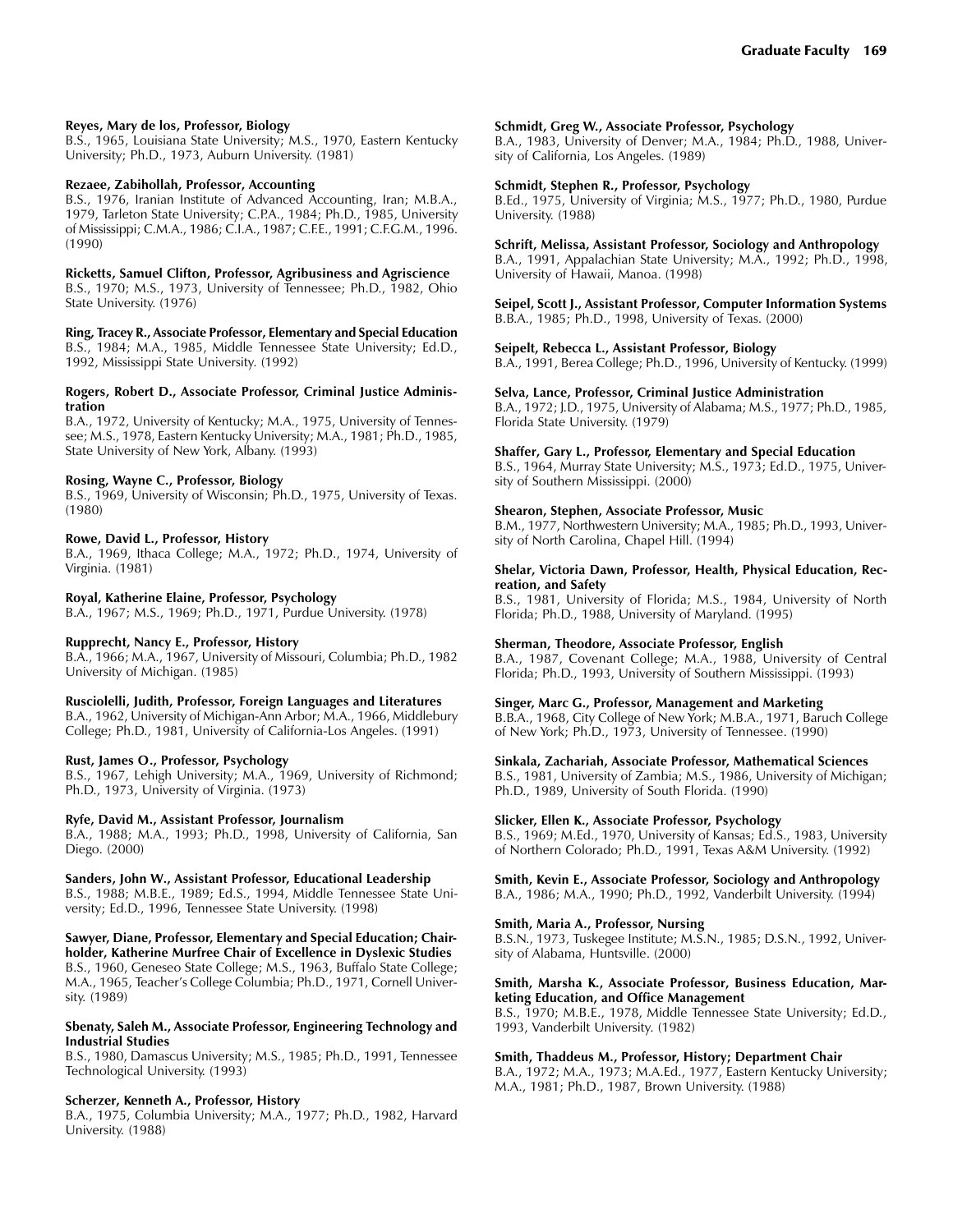Smith, Vincent W., Associate Professor, Business Education, Marketing Education, and Office Management

B.S., 1984; M.B.E., 1985, Middle Tennessee State University; Ed.D., 1994, Vanderbilt University. (1985)

## Smith-Walters, Cindi, Professor, Biology

B.S., 1978, East Central State University; M.S., 1984; Ph.D., 1988, Oklahoma State University. (1993)

## Sobel, Susan M., Assistant Professor, Psychology

B.A., 1990, Gustavus Adolphus College; M.S., 1993; Ph.D., 1996, University of Wyoming; Ed.S., 2000, Middle Tennessee State University. (2000)

#### Sokoya, S. Kim, Professor, Management and Marketing

B.S., 1979; M.A., 1981; M.B.A., 1982, Eastern Illinois University; D.B.A., 1985, Mississippi State University. (1989)

#### Solley, Bobbie A., Associate Professor, Elementary and Special Education

B.S., 1979, David Lipscomb University; M.A., 1982, University of Alabama; Ed.D., 1989, University of Georgia. (1991)

#### Sridhara, Basavapatna S., Associate Professor, Engineering Technology and Industrial Studies

B.S.M.E., 1978, Bangalore University; M.S.M.E., 1980, Indian Institute of Science; M.S.M.E., 1982, Stevens Institute of Technology; Ph.D., 1991, Auburn University. (1991)

## Staples, Amy L.S., Assistant Professor, History

B.A., 1991, St. Bonaventure University; M.S., 1993; Ph.D., 1998, Ohio State University. (1998)

## Stewart, Martin V., Associate Professor, Chemistry

A.A., 1964; B.S., 1966, Emory University; Ph.D., 1979, University of Georgia. (1979)

#### Stewart, William C., Associate Professor, Biology

B.S., 1987, North Carolina State University; Ph.D., 1994, East Carolina University. (1995)

## Stogner, Catherine, Assistant Professor, Human Sciences

A.S., 1971, East Tennessee State University; B.S., 1987, Health Columbus University; M.S., 1993; Ph.D., 1996, Utah State University. (1996)

## Strawman, Thomas William, Associate Professor, English

B.S., 1973, Iowa State University; M.A., 1976, University of Kansas; Ph.D., 1986, University of Washington. (1989)

## Strickland, Thomas H., Professor, Economics and Finance

B.S.I.E., 1963, Texas Tech University; M.B.A., 1972, University of Texas-Arlington; Ph.D., 1979, University of Oklahoma. (1988)

## Tang, Thomas L., Professor, Management and Marketing

B.S., 1971, Chung Yuan University; M.A., 1977; Ph.D., 1981, Case Western Reserve University. (1983)

## Tate, James C., Associate Professor, Psychology

B.S., 1982, The College of Charleston; M.S., 1988; Ph.D., 1992, Auburn University. (1993)

## Taylor, Keith, Assistant Professor, English

B.A., 1989; M.A., 1991, Middle Tennessee State University; Ph.D., 1998, University of Tennessee. (1999)

## Taylor, Robert Love, Jr., Professor, History

B.A., 1961, Vanderbilt University; M.A., 1964; Ph.D., 1971, University of Tennessee. (1969)

#### Therrien, Kathleen M., Assistant Professor, English

B.A., 1987, College of Holy Cross; M.A., 1989; Ph.D., 1997, University of Delaware. (1998)

#### Thomas, Joe G., Professor, Management and Marketing

B.S., 1974; M.S., 1975, University of Missouri; Ph.D., 1983, Texas A&M University. (1989)

#### Thomas, Paula B., Professor, Accounting

B.B.A., 1978; C.P.A., 1980; M.S., 1983, Middle Tennessee State University; C.M.A., 1984; D.B.A., 1987, Mississippi State University. (1983)

## Thomas, R. Earl, Associate Professor, Management and Marketing

B.A., 1972; M.A.T., 1974, Middle Tennessee State University; Ed.D., 1984, Vanderbilt University. (1990)

#### Thomas, Shelley, Associate Professor, Foreign Languages and Literatures

B.A., 1976, Clemson University; M.A., 1984, University of South Carolina; Ph.D., 1991, Purdue University. (1991)

#### Thweatt, Joe Mack, Professor, Computer Science

A.B., 1961, David Lipscomb College; M.A., 1962, Middle Tennessee State College; Ed.S., 1986, Middle Tennessee State University; Ed.D., 1988, Tennessee State University. (1965)

## Tillery, Kenneth R., Associate Professor, Management and Marketing

B.S.I.M., 1967, Georgia Institute of Technology; M.B.A., 1972; Ph.D., 1985, Georgia State University. (1988)

#### Timmons, J. Douglas, Assistant Professor, Economics and Finance

B.S., 1973, Old Dominion University; M.B.A., 1975, College of William and Mary; Ph.D., 1986, University of Florida at Gainesville. (1996)

## Traughber, Belinda, Professor, Psychology

B.S., 1976, Vanderbilt University; M.A., 1977, Middle Tennessee State University; Ph.D., 1982, University of Kansas. (1982)

## Trent, Sheri, Professor, Elementary and Special Education

B.S., 1972, Middle Tennessee State University; M.Ed., 1975, University of Mississippi; Ph.D., 1982, George Peabody College. (1990)

## Ujcich, Kimberly, Assistant Professor, Psychology

B.A., 1990, University of Tennessee-Knoxville; M.A., 1993; Ph.D., 1996, West Virginia University. (1995)

## Untch, Roland H., Associate Professor, Computer Science

B.A., 1979, Mundelein College; M.S., 1983, DePaul University; Ph.D., 1995, Clemson University. (1994)

## Van Hein, Judith L., Associate Professor, Psychology

B.A., 1983, Carroll College; M.S., 1987; Ph.D., 1992, Georgia Institute of Technology. (1990)

## Vermillion, William H., Jr., Professor, Psychology

B.A., 1959, Northwestern University; M.S., 1961; Ph.D., 1964, Purdue University. (1972)

## Vernardakis, George, Professor, Political Science

B.S., 1959, Cornell University; M.P.A., 1961; Ph.D., 1969, University of Michigan. (1969)

#### Walck, Jeffrey L., Assistant Professor, Biology

B.S., 1989, Cornell University; Ph.D., 1998, University of Kentucky. (1999)

## Waldrop, Phillip, Professor, Elementary and Special Education

B.S., 1970; M.A., 1971; Ed.D., 1977, University of Alabama. (1989)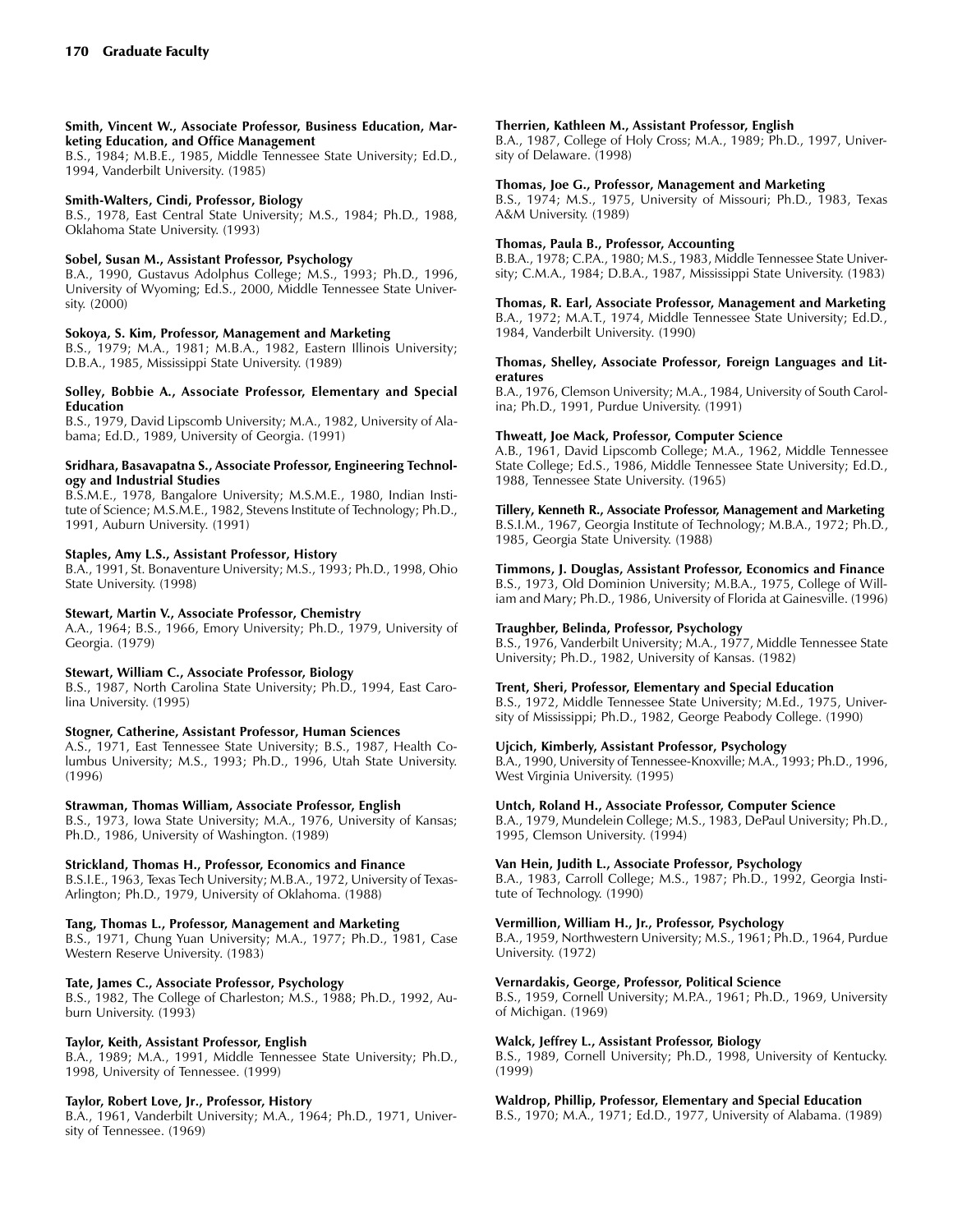#### Walker, David, Professor, Speech and Theatre

A.B., 1960, David Lipscomb College; M.A., 1961; Ph.D., 1969, University of Florida. (1965)

#### Walker, Dellmar, Professor, Human Sciences; Interim Department Chair

B.S., 1972, Middle Tennessee State University; M.S., 1974, University of Kentucky; R.D., 1973; Ph.D., 1986, University of Tennessee. (1978)

#### Wallace, J. Brandon, Associate Professor, Sociology and Anthropology

B.A., 1985, Athens State College; M.A., 1987, Middle Tennessee State University; Ph.D., 1990, University of Florida. (1991)

#### Walsh, Dennis P., Associate Professor, Mathematical Sciences

B.A., 1982; M.S., 1985, University of New Orleans; Ph.D., 1991, University of Southwestern Louisiana. (1991)

## Walters, Keith R., Associate Professor, Biology

B.S., 1974, University of Georgia; M.S., 1977, Florida State University; Ph.D., 1987, University of South Florida. (1995)

#### Ward, Karen S., Professor, Nursing

B.S.N., 1970; M.S.N., 1972, Vanderbilt University; Ph.D., 1988, Cornell University. (1995)

#### Ward, Terry J., Professor, Accounting

B.B.A., 1981; M.B.A., 1982, Morehead State University; C.P.A., 1986; Ph.D., 1991, University of Tennessee. (1994)

#### Warren, William E., Professor, Management and Marketing

B.S., 1958, Florence State College; M.S., 1962, University of Tennessee; D.B.A., 1985, Memphis State University. (1990)

#### Weatherby, Norman, Professor, Health, Physical Education, Recreation, and Safety

B.S., 1974; M.S., 1977, North Texas State University; Ph.D., 1983, Florida State University. (2000)

## Weeks, Terry M., Professor, Educational Leadership

B.S., 1972; M.Ed., 1975, Middle Tennessee State University; Ed.D., 1993, Vanderbilt University. (1989)

#### Wells, Marion R., Professor, Biology

B.S., 1960; M.A., 1963, Memphis State University; Ph.D., 1971, Mississippi State University. (1964)

#### West, Carroll V., Assistant Professor, Center for Historic Preservation, History

B.A., 1977, Middle Tennessee State University; M.A., 1978, University of Tennessee, Knoxville; Ph.D., 1982, College of William and Mary. (1985)

## West, W. Beryl, Professor, Psychology

B.S., 1953, West Texas State College; M.Div., 1956; Th.M., 1962, Southwestern Baptist Theological Seminary; M.Ed., 1965; Ed.D., 1969, North Texas State University. (1969)

#### Whaley, Martha A., Professor, Health, Physical Education, Recreation, and Safety; Department Chair

B.S., 1957; M.A., 1962; Ed.D., 1967, University of Alabama. (1966)

## White, Gary D., Associate Professor, Chemistry

B.A., 1978, Johns Hopkins University; Ph.D., 1984, University of Pennsylvania. (1991)

#### Whitehill, William R., Associate Professor, Health, Physical Education, Recreation, and Safety

B.A., 1973; M.A., 1979, Morehead State University; Ed.D., 1992, University of Alabama, Tuscaloosa. (1994)

#### Whiteside, Harold D., Professor, Psychology

B.A., 1967, University of Miami; M.S., 1973, North Carolina State University; Ph.D., 1973, Oklahoma State University. (1973)

## Williams, James H., Associate Professor, History

B.A., 1986, Westminster College; M.A., 1987, College of William and Mary; Ph.D., 1993, Vanderbilt University. (1996)

#### Williams, Jane L., Professor, Educational Leadership

B.S., 1970; M.A., 1972; George Peabody College; Ed.D., 1983, East Tennessee State University. (1988)

## Wilson, Harold O., Professor, Accounting

B.S., 1958, David Lipscomb College; M.A., 1959, University of Missouri; C.P.A., 1959; Ph.D., 1968, University of Alabama; C.F.E., 1994. (1983)

#### Wilson, Linda A., Professor, Chemistry

B.S., 1971; M.S., 1974; D.A., 1986, Middle Tennessee State University. (1981)

#### Winborn, John Douglas, Associate Professor, Health, Physical Education, Recreation, and Safety

B.S., 1976; M.S., 1988, Southern Connecticut State College; Ed.D., 1992, Tennessee State University. (1994)

## Wolfe, Charles, Professor, English

A.B., 1965, Southwest Missouri State College; M.A., 1967; Ph.D., 1970, University of Kansas. (1970)

#### Womack, Bob, Professor, Educational Leadership

B.S., 1948, Middle Tennessee State College; M.A., 1952; Ed.D., 1956, George Peabody College. (1957)

## Womack, Lara, Associate Professor, Accounting

B.S., 1979, Middle Tennessee State University; J.D., 1983, University of Tennessee. (1983)

## Wood, Robert, Professor, Recording Industry

B.M., 1969, Oklahoma Baptist University; M.M., 1974; D.M.A., 1981, University of North Texas. (1991)

## Worsey, Andrew J., Professor, Mathematical Sciences

B.S., 1977; Ph.D., 1981, Brunel University (England). (1993)

## Wright, Stephen M., Associate Professor, Biology

B.S., 1983; M.S., 1987; Ph.D., 1990, University of North Dakota. (1992)

#### Wulfsberg, Gary Paul, Professor, Chemistry

B.S., 1966, Iowa State University; Ph.D., 1971, University of Wisconsin. (1981)

## Wyatt, Jacqueline E., Professor, Computer Information Systems

B.S.B.A., 1971, Franklin University; M.B.A., 1973, Xavier University; C.D.P., 1977; Ed.D., 1980, University of Cincinnati; C.D.E., 1985; C.P.I.M., 1988; B.S., 1988, Middle Tennessee State University. (1986)

#### Wyatt, Robert O. II, Professor, Journalism

B.A., 1968, University of the South; M.A., 1970; Ph.D., 1973, Northwestern University; M.S., 1977, University of Tennessee. (1979)

#### Yoo, Jungsoon, Associate Professor, Computer Science

B.S., 1979, Ewha Women's University (Seoul, Korea); M.S., 1984, North Carolina State University; Ph.D., 1991, Vanderbilt University. (1991)

#### Yoo, Sung Kun, Professor, Computer Science

B.S., 1973, Seoul National University; Ph.D., 1983; M.S., 1984, North Carolina State University. (1984)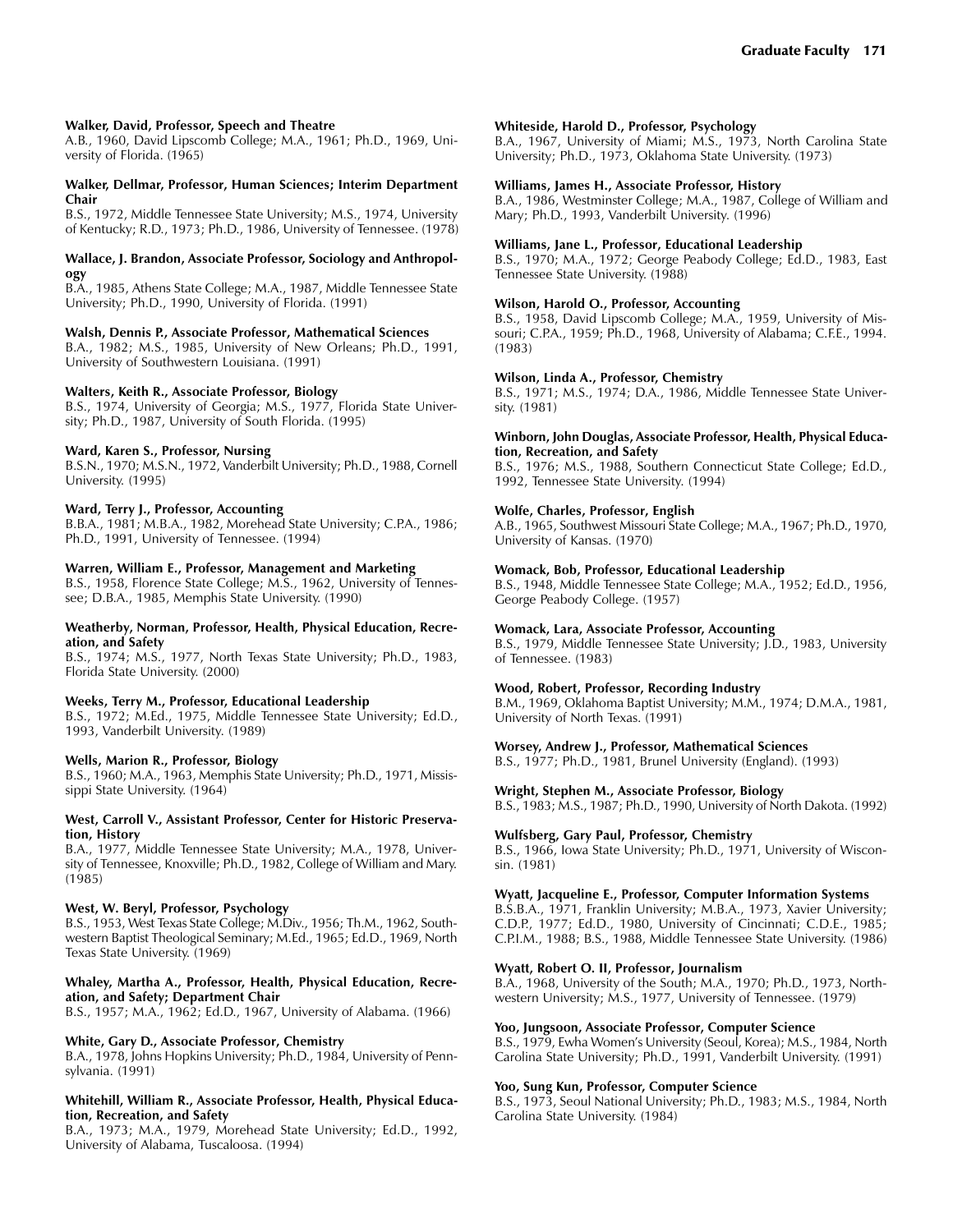## Young, Barbara N., Associate Professor, Educational Leadership

B.A., 1971, University of Southwestern Louisiana; M.Ed., 1984, Louisiana State University; M.A.T., 1989; Ed.S., 1990, Middle Tennessee State University; Ed.D., 1993, Tennessee State University. (1991)

#### Zamora, John M., Professor, Biology

B.A., 1979, Columbia University; Ph.D., 1984, Auburn University. (1987)

## Zha, Xiaoya, Assistant Professor, Mathematical Sciences

B.S., 1982, Anhui University, China; M.S., 1984, Huazhong University of Science and Technology, China; M.S., 1990; Ph.D., 1993, Ohio State University. (1997)

#### Zietz, Joachim, Professor, Economics and Finance

M.A., 1978; Ph.D., 1981, University of Gottingen. (1989)

#### Zijlstra, Jan, Assistant Professor, Mathematical Sciences

B.S., 1982, Agricultural University (Wageningen, Netherlands); M.S., 1991; Ph.D., 1992, Auburn University. (1992)

#### Zijlstra, Rebecca C., Professor, Mathematical Sciences

B.S., 1979; M.S., 1981, Middle Tennessee State University; Ph.D., 1990, Auburn University. (1990)

## Retired Graduate Faculty

The two dates in parentheses indicate the years of service.

## Arters, Jack D., Professor Emeritus, Educational Leadership

B.S., 1959, Bluffton College; M.A., 1961, Marshall University; Ed.D., 1967, University of Tennessee; Post Doctoral Study, University of Wyoming. (1967-95)

Arthur, Hattie Lamb, Professor, Home Economics; Department Chair B.S., 1957, Baylor University; M.S., 1964; Ed.D., 1969, Texas Woman's University. (1974-85)

#### Aseltine, Herschel, Professor, Sociology, Anthropology, and Social Work

A.B., 1951; B.D., 1952, McMaster University; M.A., 1955, University of Chicago; Ph.D., 1963, University of Southern Illinois. (1967-77)

## Balch, Billy W., Professor Emeritus, Economics and Finance

B.S., 1959, Florence State College; M.B.A., 1960; Ph.D., 1968, University of Alabama. (1964-98)

#### Ballou, Ralph, Professor Emeritus, Health, Physical Education, Recreation, and Safety

B.S., 1949; M.S., 1956, Springfield College; Ph.D., 1965, University of Oregon. (1968-96)

#### Barger, James W., Professor, Accounting

B.S., 1956, University of North Carolina; C.P.A., 1958; M.B.A., 1961; Ph.D., 1963, University of Alabama. (1980-87)

#### Beaty, Edgar, Professor, Youth Education and School Personnel Services

B.S., 1942, Middle Tennessee State College; M.A., 1946, George Peabody College; Ed.D., 1953, Florida State University. (1956-86)

#### Beers, George, Professor, Mathematical Sciences

B.S., 1955; M.Ed., 1960, University of Florida, M.A., 1963, University of Illinois; Ed.D., 1967, University of Florida. (1966-96)

#### Berry, Mary Tom, Professor Emeritus, Elementary and Special Education

A.B., 1946, Blue Mountain College; M.A., 1950, Mississippi Southern College; Ph.D., 1961, University of Alabama. (1960-94)

#### Brackett, Walter Lee, Associate Professor, Elementary and Special Education

B.A., 1938, Northwest Oklahoma State; M.A., 1944, University of Tulsa; Ph.D., 1963, George Peabody College. (1970-80)

#### Brashears, Elizabeth, Professor Emeritus, Elementary and Special Education

B.S., 1943, Mississippi State College for Women; M.Ed., 1962, University of Southern Mississippi; Ed.D., 1969, University of Tennessee.  $(1969-90)$ 

#### Brooks, James T., Professor, Speech and Theatre; Associate Dean, College of Liberal Arts

B.A., 1965, Appalachian State University; M.A., 1967; Ph.D., 1974, University of Florida. (1969-00)

#### Burford, Anna M., Professor, Business Education, Marketing Education, and Office Management

B.S., 1964; M.A., 1967, Western Kentucky University; Ph.D., 1979, Ohio State University. (1981-00)

## Chandler, Clay M., Professor Emeritus, Biology

B.S., 1950, Bethel College; M.A., 1954, George Peabody College; Ph.D., 1965, Indiana University. (1970-92)

#### Clark, Roy W., Professor Emeritus, Chemistry

B.S., 1957, Middle Tennessee State College; M.S., 1959; Ph.D., 1965, Louisiana State University. (1963-96)

#### Corlew, Robert E., Professor Emeritus, History; Vice President for Academic Affairs

B.S., 1945, Austin Peay State College; M.A., 1949, Vanderbilt University; Ph.D., 1954, University of Alabama. (1949-90)

## Davenport, Harold, Professor, Educational Leadership

B.S., 1957; M.A., 1959, Appalachian State; Ed.D., 1970, University of Tennessee. (1970-96)

## Douthit, James C., Professor Emeritus, Management and Marketing

B.S.B.A., 1958; M.B.A., 1959, University of Arkansas; D.B.A., 1973, Mississippi State University. (1964-96)

#### Drennan, Henry Dalton, Professor Emeritus, Business Education, Marketing Education, and Office Management

B.S., 1952; M.A., 1956; Ed.S., 1963, George Peabody College; Ed.D., 1969, University of Mississippi. (1961-97)

## Durham, Charles, Professor Emeritus, English

B.S., 1963, Middle Tennessee State University; M.A., 1964; Ph.D., 1969, Ohio University. (1966-98)

## Essex, Frank W., Professor Emeritus, Political Science

A.B., 1966; M.A.T., 1967; Ph.D., 1978, Vanderbilt University. (1967-93).

## Fletcher, J.L., Professor Emeritus, Biology

B.S., 1937, Southwestern Louisiana Institute; M.S., 1939; Ph.D., 1955, Texas A&M. (1961-81)

## Forrest, Thomas, Professor, Mathematics

B.S., 1954; M.A., 1958, Murray State University; M. Math, 1964, University of Tennessee; Ph.D., 1971, George Peabody College. (1969-89)

#### Freitag, Carl B., Professor, Psychology

B.A., 1961, Louisiana Polytechnic Institute; M.S., 1963, Baylor University; Ph.D., 1972, University of Georgia. (1972-91)

#### Fullerton, Ralph O., Jr., Professor Emeritus, Geography and Geology; Department Chair

A.B., 1960, University of Kentucky; M.S., 1962; Ed.D., 1971, Indiana University. (1963-97)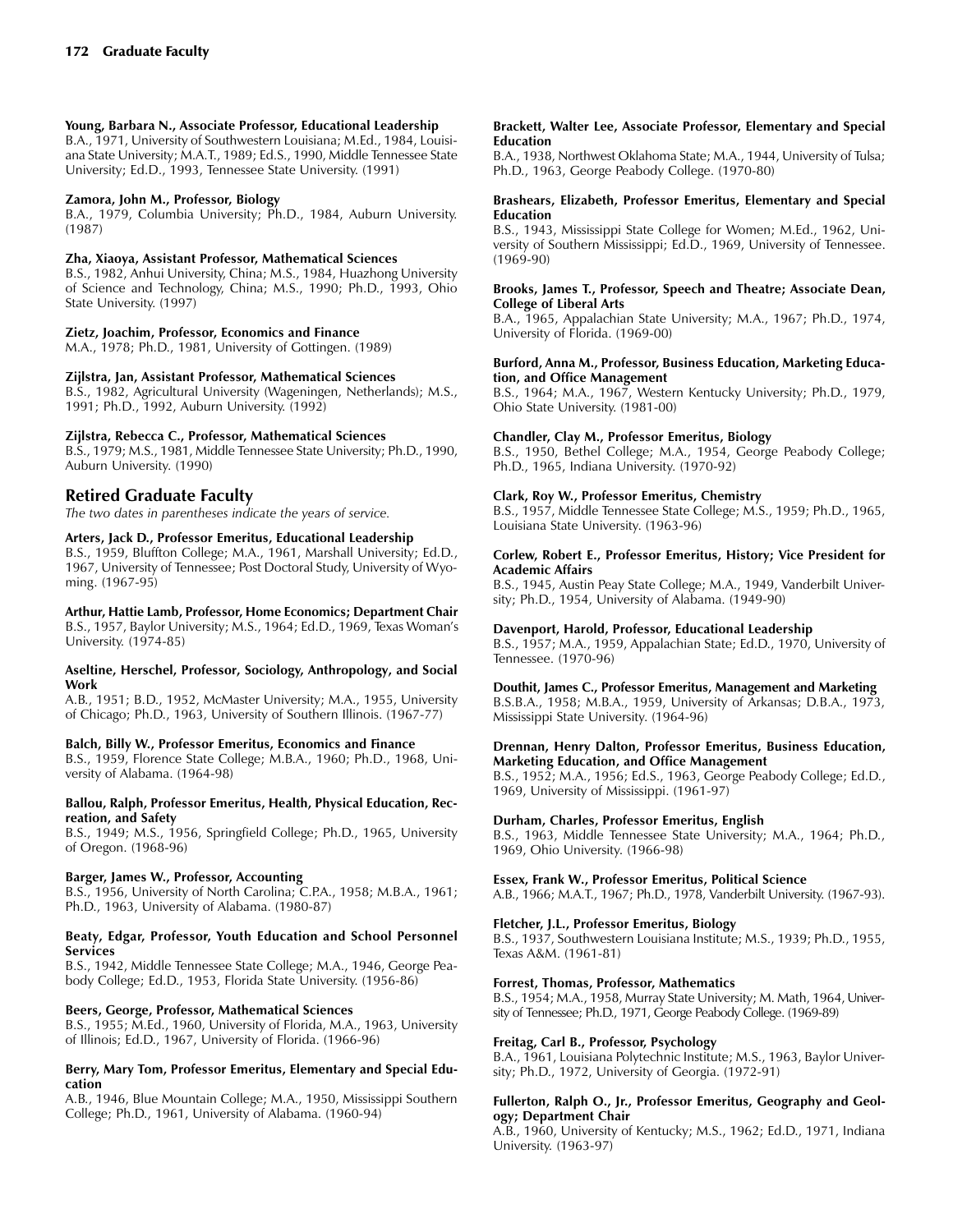#### Ginanni, Francis R., Professor Emeritus, English

A.B., 1960, San Jose State College; M.A., 1964, University of Virginia; Ph.D., 1970, Auburn University. (1964-94)

#### Gonce, James Howard, Professor, Industrial Studies

B.S., 1949; M.A., 1950, University of Alabama; Ed.D., 1961, George Peabody College. (1952-83)

#### Gould, Richard H., Professor Emeritus, Engineering Technology and Industrial Studies; Department Chair

B.S., 1952; M.S., 1955, University of Mississippi; Ed.D., 1973, University of Tennessee, Knoxville. (1966-95)

#### Grubbs, David, Professor Emeritus, Political Science

A.B., 1951, Maryville College; M.A., 1953, University of Tennessee; Ph.D., 1961, University of Pennsylvania. (1966-94)

#### Harvin, Laurence, Professor, Music

B.M., 1964, University of Alabama; M.M., 1966, University of Oklahoma; D.M.A., 1972, Florida State University. (1966-99)

#### Hinton, Thomas Earl, Professor Emeritus, Music

B.M., 1951; M.M., 1954; Ed.D., 1969, George Peabody College. (1960- 94)

#### Hodge, Harry F., Professor, Psychology

B.S., 1959; M.S., 1960, University of Tennessee, Knoxville; Ed.D., 1963, Auburn University. (1980-93)

#### Hooper, Ernest Walter, Professor Emeritus, History

B.S., 1942, Middle Tennessee State College; M.A., 1949; Ph.D., 1957, University of North Carolina. (1960-82)

#### Howard, Charles Edwin, Professor Emeritus, English

B.S., 1947, Troy State Teachers College; M.A., 1948, George Peabody College; Ph.D., 1959, Vanderbilt University. (1951-84)

#### Howard, Phillip, Professor Emeritus, Music

B.S. in Music, 1938, Murray State College; M.M., 1940, American Conservatory of Music, Chicago; Ph.D., 1950, University of Iowa. (1951-84)

## Howell, Sarah, Professor Emeritus, History

A.B., 1952; M.A., 1967; Ph.D., 1970, Vanderbilt University. (1970- 96)

#### Hutcheson, Paul Henry, Professor Emeritus, Computer Science

A.B., 1950, David Lipscomb College; M.A., 1951, George Peabody College; Ph.D., 1960, University of Florida. (1960-94)

#### Hutchinson, James H., Professor Emeritus, Chemistry; Department Chair

A.B., 1955, University of Southern Mississippi; M.S., 1960, University of Iowa; Ph.D., 1968, Auburn University. (1969-98)

## Jennings, Thelma, Professor Emeritus, History

B.S., 1953; M.A., 1962, Middle Tennessee State University; Ph.D., 1968, University of Tennessee. (1966-85)

#### Keem, George, Professor, Elementary Education

B.S., 1947; M.S., 1952; Ed.D., 1962, Wayne State University. (1969-81)

#### LaLance, Richard, Professor, Health, Physical Education, Recreation, and Safety

B.S., 1964, West Virginia University; M.Ed., 1970; D.A., 1975, Middle Tennessee State University. (1970-99)

## Maples, Wallace, Professor Emeritus, Aerospace

B.S., 1963, Middle Tennessee State University; M.S., 1965, University of Tennessee; Ed.D., 1970, Indiana University. (1969-1995)

#### Martin, Mary W., Professor Emeritus, Educational Leadership; Dean, College of Graduate Studies

B.S., 1952, Ohio State University; M.A., 1965, Memphis State University; Ed.D., 1967, University of Tennessee, Knoxville. (1968-94)

#### McCullough, Martin A., Professor, Educational Leadership

B.S., 1954; M.Ed., 1960, Middle Tennessee State University; Ed.D., 1963, Peabody College. (1987-99)

#### Mueller, Hans G., Professor Emeritus, Economics and Finance

A.B., 1955, University of Washington; Ph.D., 1968, Vanderbilt University. (1961-93)

## Naylor, Tom L., Professor Emeritus, Music

B.S., 1961, Bob Jones University; M.A., 1962, Appalachian State University; M.M., 1969; D.M., 1973, Indiana University. (1967-98)

#### Neal, James H., Professor Emeritus, History

B.S., 1958; M.A., 1963, University of Houston; Ph.D., 1971, Vanderbilt University. (1968-99)

## Ordoubadian, Reza, Professor, English

B.A., 1954, Teheran University; Graduate Study, Duke University, Vanderbilt University; M.A., 1965; Ph.D., 1968, Auburn University. (1962-89)

## Parker, Chester, Associate Professor, Psychology

B.A., 1945; B.D., 1951, Butler University; M.A., 1968; Ed.D., 1971, Ball State University. (1971-87)

#### Penny, Guy, Professor Emeritus, Health, Physical Education, Recreation, and Safety; Director, The Wellness Center

B.S., 1950; M.Ed., 1958, University of Mississippi; Ed.D., 1970, University of Southern Mississippi. (1970-93)

## Penrod, William, Professor Emeritus, Psychology

B.A., 1951, Carson-Newman College; M.S., 1959, University of Miami; Ph.D., 1962, University of Florida. (1970-93)

## Porter, T. Coy, Professor, Foreign Languages

B.A., 1944, Harding College; M.A., 1946; Ph.D., 1968, Vanderbilt University. (1964-85)

## Raper, Elmer, Professor, Education

A.B., 1946, University of Chattanooga; M.S., 1950; Ed.D., 1957, University of Tennessee. (1957-74)

#### Reeder, Ernestine N., Professor Emeritus, Human Sciences; Department Chair

B.S., 1959, East Carolina College; M.S., 1962, University of Tennessee; Ed.S., 1972, George Peabody College; Ph.D., 1977, University of Tennessee. (1972-94)

#### Reeder, Glen P., Professor Emeritus, Health, Physical Education, Recreation, and Safety

B.S., 1949; M.S., 1954, University of Tennessee; Ph.D., 1959, State University of Iowa. (1971-93)

#### Riel, Francis J., Professor Emeritus, Health, Physical Education, Recreation, and Safety

A.B., 1939; M.S., 1941, University of Massachusetts; Ed.D., 1951, Boston University. (1949-77)

#### Rogers, Walter B., Professor, Economics and Finance

B.S., 1951, Texas Technological University; M.S., 1953, University of Arizona; Ph.D., 1959, Oklahoma State University. (1981-99)

## Rolater, Frederick S., Professor Emeritus, History

A.B., 1960, Wake Forrest College; M.S., 1963; Ph.D., 1970, University of Southern California. (1967-00)